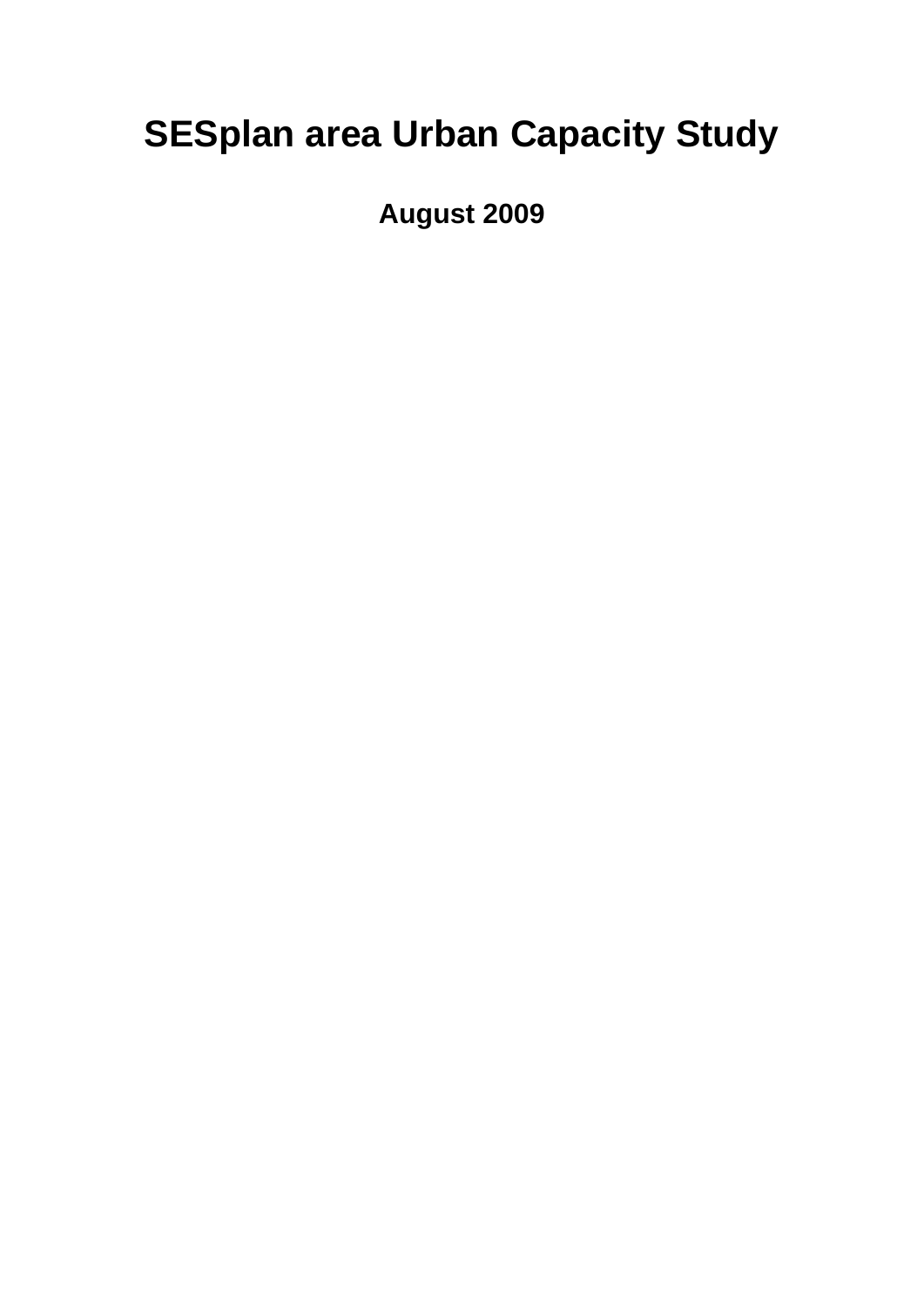## **INTRODUCTION**

Scottish Planning Policy 3: Planning for Homes sets out the Scottish Government's policy on the identification of housing requirements, the provision of land for housing and the delivery of homes through the planning system. Planning authorities should promote the efficient use of land and buildings which means directing the majority of new development towards sites within existing settlements to make effective use of existing infrastructure and service capacity. Planning authorities are encouraged to make an assessment of the opportunities for further housing development within existing settlements, focussing on previously developed land and conversions of existing buildings, or a review of existing land allocations for uses other than housing, where appropriate.

SPP3 states that where possible, the private sector should be involved in the preparation of these urban capacity studies and authorities should seek to make them as transparent as possible. Sites identified in urban capacity studies as having potential for residential development may be included within the housing land audit as part of the established supply.

This document summarises the findings of the urban capacity study carried out for the SESplan area with the aim of providing quantitative housing windfall values to assist in the formation and justification of future SDP Housing Policy.

# **METHODOLOGY**

Beyond encouraging planning authorities to carry out an urban capacity study, SPP3 gives little guidance on how this should be done and provides no detail on what should be included in the study. In England however, there is much more detailed guidance given on carrying out an UCS in 'Tapping the Potential'. Given the lack of detailed guidance in Scotland, it was decided to carry out the SESplan survey using the methodology and key principles of 'Tapping the Potential'.

## Sources of housing land

Tapping the potential lists 11 categories of potential land, and using these for guidance it was decided to use the following revised categories in carrying out the SESplan study:

*1) Vacant and derelict land and buildings.* 

This includes previously developed land and is identified through the Scottish Vacant and Derelict Land Survey (SVDLS)

- *2) Redevelopment of public car parks*
- *3) Increasing density on land allocated for housing in local plans or identified in the annual housing land audit.*
- *4) Conversion/Redevelopment of Commercial and Industrial land and buildings.*

This includes industrial/commercial units that may be currently in use in areas that are not protected through local plan policy. Potential sites for consideration may include those with a known interest for housing development (e.g. buildings for which planning applications for housing have been made).

*5) Other vacant land.* 

'White land' - Only land within the urban area should be considered, as identified by Local Plan settlement boundaries.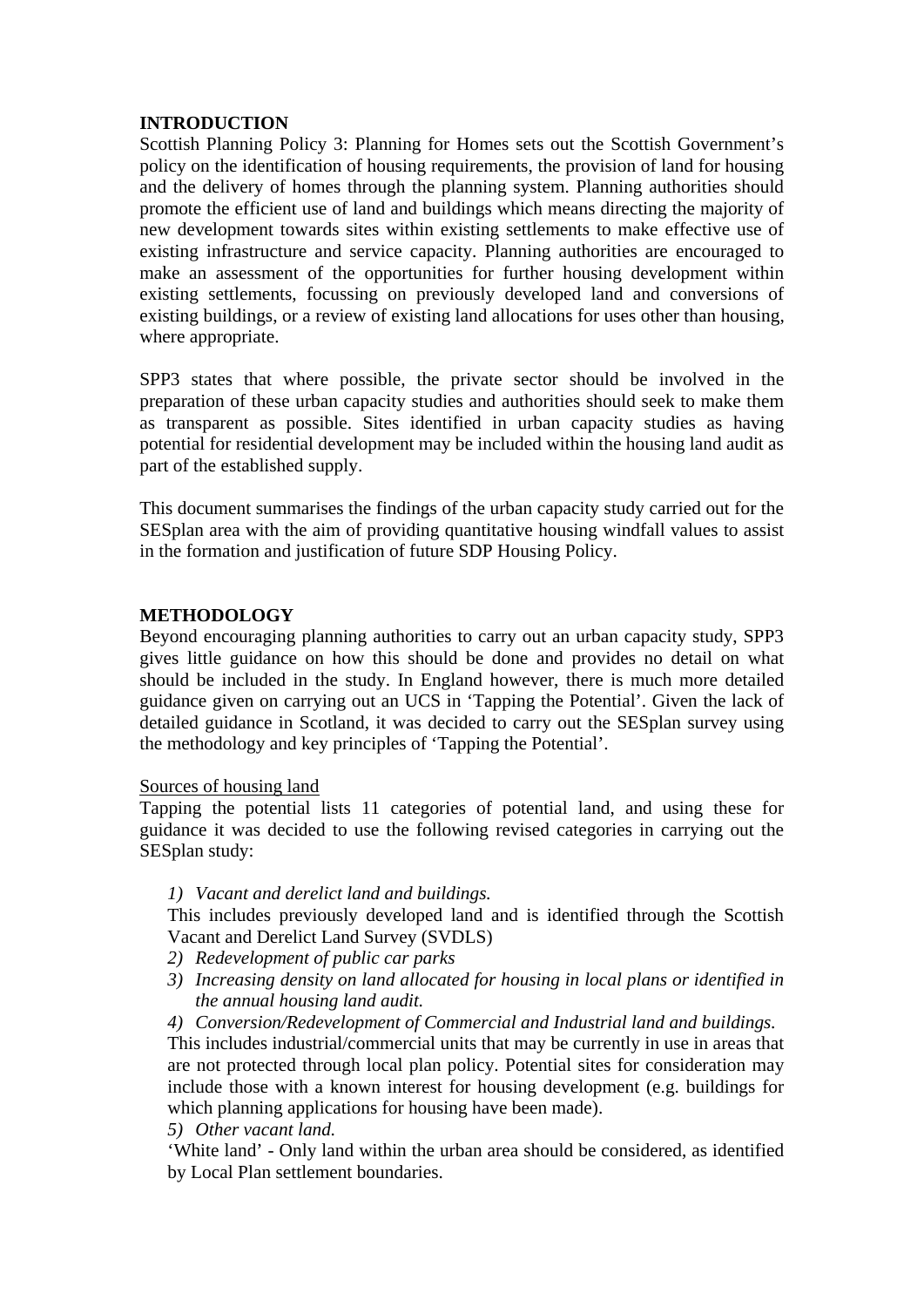# *6) Sub-division or change of use to housing*

The potential contribution of this source of land could not practically be considered on a site by site basis and so an annual contribution was estimated based upon recent trends. In some authorities, this source of land was not thought to be significant and has not been included.

#### Survey

Initially, sites were identified using a combination of local knowledge, planning history and an examination of OS maps and digital photography. Each potential site was surveyed as to its viability according to:

- Local and strategic plan policy
- Current use
- Any other preferred use for the site
- $\blacksquare$  Current planning status any applications pending
- **Perceived viability of site**
- **Likely** availability
- **Likely programming**
- **Infrastructure constraints**
- Ownership constraints
- Physical constraints
- Access constraints

Sites which were assessed as unsuitable were removed.

Density assumptions were made by each authority in line with local policy and design principals and these figures applied to the site area to arrive at the potential yield for each site.

## Discounting

Following the survey and production of draft schedules, discounting rates were applied to the potential yield to arrive at a more realistic estimate of housing delivery. It was hoped that the discounting process could be carried out with the assistance of the private house building industry via consultation with Homes for Scotland. However, due to tight timescales, the reduction of staff numbers at many building companies and some negative views regarding the methodology, Homes for Scotland declined the offer to take part. In the absence of any input from private sector partners, discounting rates from 'tapping the potential' were used. A judgement was made for each site as to the likelihood of development over the next 7 years and the potential housing yield was discounted according to the following rates.

|                                                              | <b>High rate</b> | Low rate |  |  |  |  |  |  |  |
|--------------------------------------------------------------|------------------|----------|--|--|--|--|--|--|--|
| Vacant and derelict land and buildings                       | 85%              | 65%      |  |  |  |  |  |  |  |
| Redevelopment of public car parks                            | 85%              | 70%      |  |  |  |  |  |  |  |
| Intensification of LP/HLA sites                              | 85%              | 70%      |  |  |  |  |  |  |  |
| Conversion/redevelopment of<br>commercial land and buildings | 85%              | 70%      |  |  |  |  |  |  |  |
| Other vacant land not previously<br>developed                | 40%              |          |  |  |  |  |  |  |  |

#### **Table 1. Discount rates**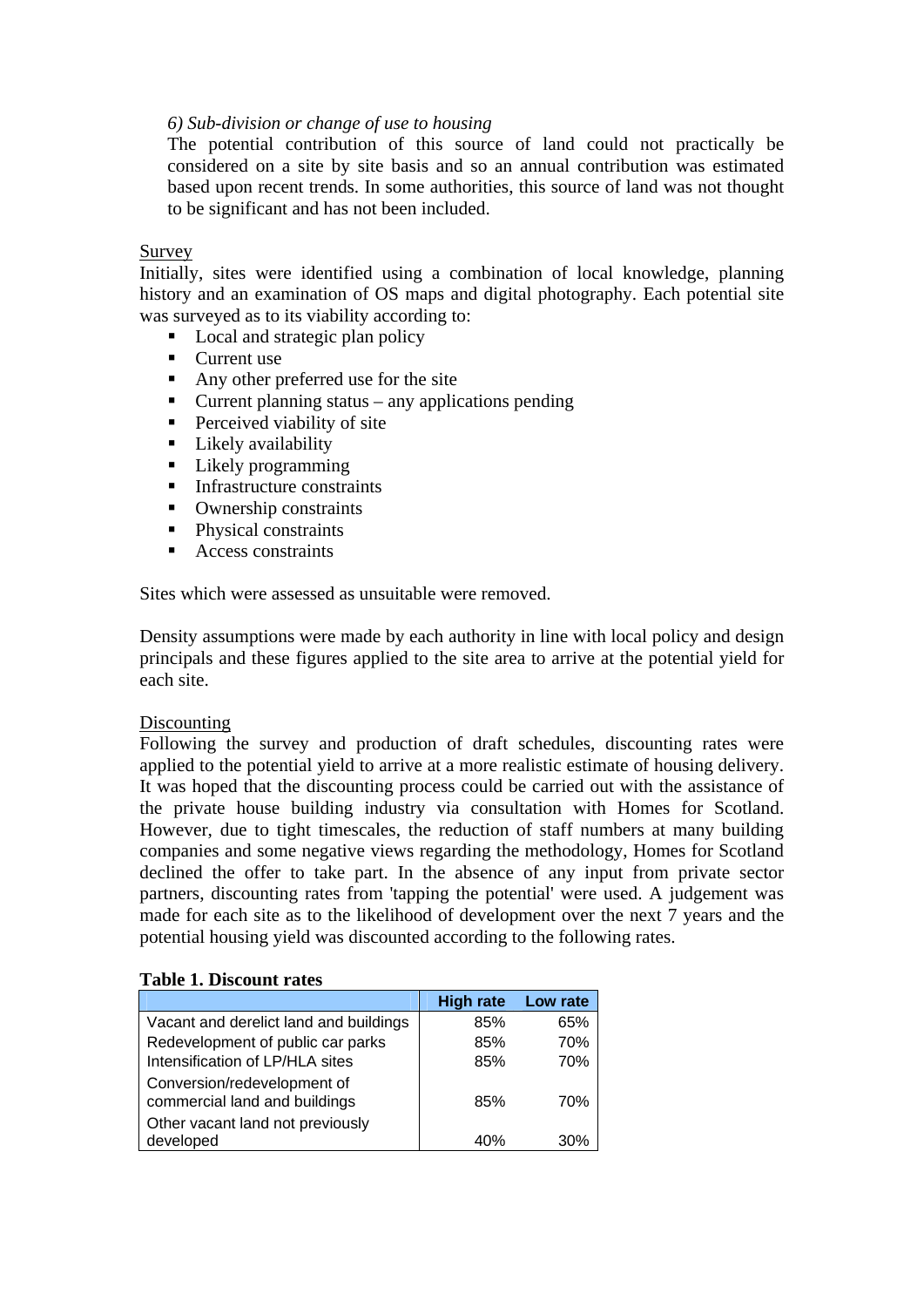Land which was felt could not be developed within the next 7 years is included in the gross potential but has been discounted to zero.

# **RESULTS**

The results of the SESplan area urban capacity study are summarised in tables 2 and 3 below. In total, 627 potential sites were identified covering a gross area of nearly 10 square kilometres. Following discounting, it is estimated that this could yield over **8,200** new dwellings over 7 years - an annual average of **1,300** units per annum.

|                         | ъ<br><b>No of Sites</b> | <b>Gross</b><br>Area | <b>Gross</b><br><b>Units</b> | <b>Discounted</b> | <b>Annual</b><br>average |
|-------------------------|-------------------------|----------------------|------------------------------|-------------------|--------------------------|
|                         |                         |                      |                              |                   |                          |
| City of Edinburgh       | 65                      | 155                  | 4,490                        | 2,351             | 426                      |
| East Lothian            | 13                      | 4                    | 151                          | 76                | 28                       |
| Fife                    | 66                      | 86                   | 2,334                        | 1,507             | 215                      |
| Midlothian              | 43                      | 26                   | 671                          | 381               | 84                       |
| <b>Scottish Borders</b> | 282                     | 445                  | 5,167                        | 2,817             | 402                      |
| West Lothian            | 158                     | 231                  | 4,979                        | 1,095             | 186                      |
|                         |                         |                      |                              |                   |                          |
| SDP Area                | 627                     | 947                  | 17,792                       | 8,227             | 1,342                    |

## **Table 2. Urban Housing Capacity: SESplan area**

Of the 8,200 unit capacity across the SESplan area, 2,900 are sourced from Vacant and derelict land, 2,900 as land currently in use as commercial/industrial buildings, and 2,000 units from intensification of local plan allocations.

36% (2,800 units) of the discounted capacity is within Scottish Borders council area, 30% (2,350) is in Edinburgh and 19% (1,500) is within Fife. West Lothian accounts for 14% of the total, Midlothian 5% and East Lothian 1%.

|                                                     | City of<br><b>Edinburgh</b> | East<br>Lothian | <b>Fife</b> | <b>Midlothian</b> | <b>Scottish</b><br><b>Borders</b> | West<br>Lothian | <b>TOTAL</b> |
|-----------------------------------------------------|-----------------------------|-----------------|-------------|-------------------|-----------------------------------|-----------------|--------------|
|                                                     |                             |                 |             |                   |                                   |                 |              |
| Vacant and derelict land<br>and buildings           | 306                         | 22              | 1,507       | 93                | 683                               | 303             | 2,914        |
| Intensification of LP sites                         | 0                           | 0               | 0           | $\Omega$          | 1,451                             | 560             | 2,011        |
| Car Parks<br>Conversion/<br>Redevelopment of non-   | $\Omega$                    | 6               | $\Omega$    | $\Omega$          | 6                                 | 4               | 16           |
| residential land                                    | 2,045                       | $\Omega$        | 0           | 194               | 589                               | 28              | 2,856        |
| Vacant land not previously<br>developed             | $\Omega$                    | 48              | 0           | 94                | 88                                | 193             | 423          |
| Allocated in plan for non-<br>residential use       | 0                           | 0               | 0           | $\Omega$          | $\Omega$                          | 7               |              |
| Total                                               | 2,351                       | 76              | 1,507       | 381               | 2,817                             | 1,095           | 8,227        |
| Annual Average                                      | 336                         | 11              | 215         | 54                | 402                               | 156             | 1,175        |
| Annual contribution of<br>conversion / sub-division | 90                          | 17              | 0           | 30                | 0                                 | 30              | 167          |
| <b>Annual total</b>                                 | 426                         | 28              | 215         | 84                | 402                               | 186             | 1,342        |

## **Table 3. Urban capacity by land type**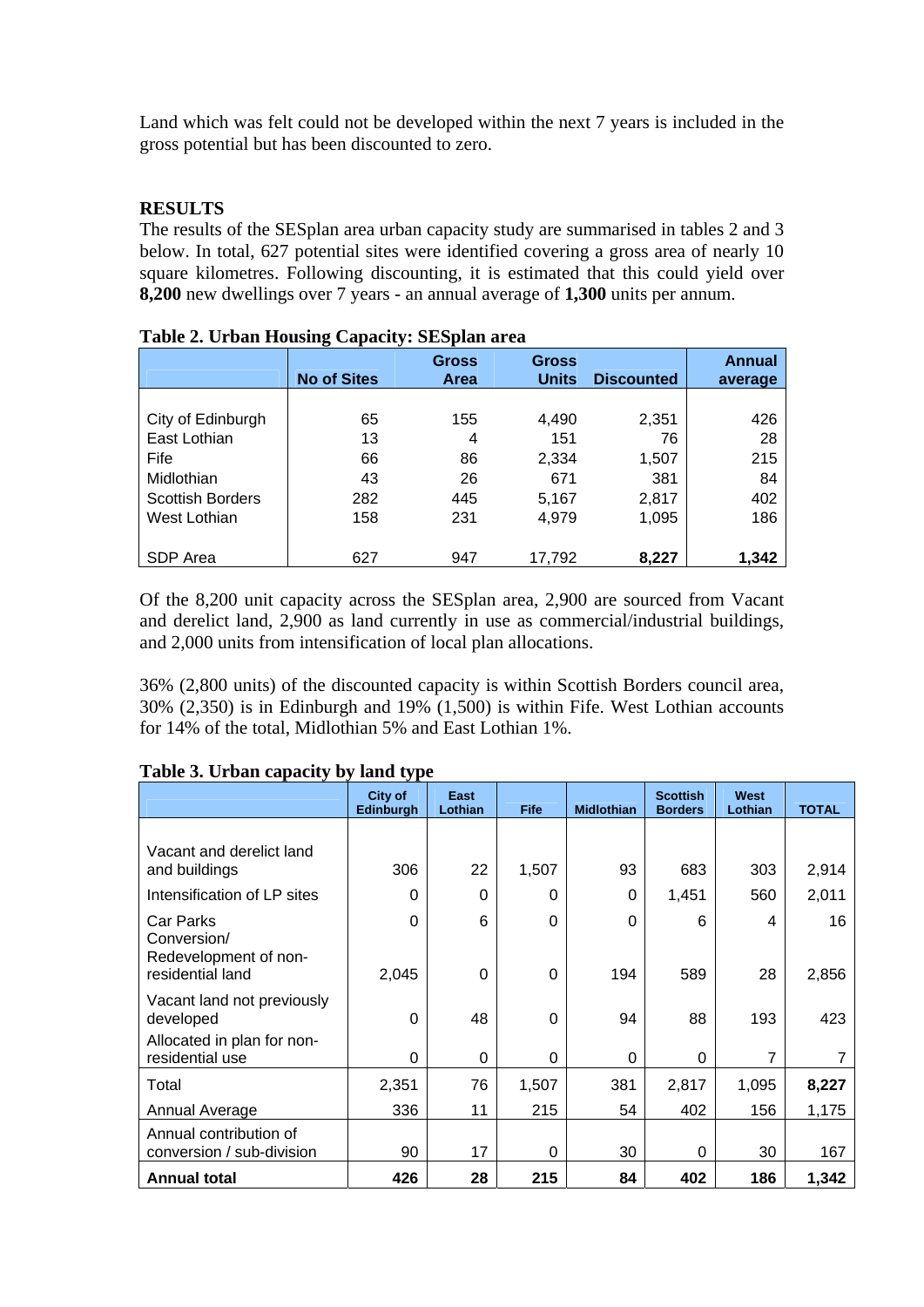A summary table for each local authority area is given below. The figures for Fife only relate to that part of the local authority that is within the SESplan area. Schedules for the individual sites are attached as appendix 1.

| <b>City of</b><br><b>Edinburgh</b>                         |              | Units at high rate<br>Units at low rate<br><b>Discount</b> |                                   |          |         |              |
|------------------------------------------------------------|--------------|------------------------------------------------------------|-----------------------------------|----------|---------|--------------|
|                                                            | <b>Gross</b> | <b>Discounted</b>                                          | <b>Discounted</b><br><b>Gross</b> |          | to zero | <b>Total</b> |
|                                                            |              |                                                            |                                   |          |         |              |
| Vacant and derelict<br>land and buildings                  | 225          | 191                                                        | 177                               | 115      | 888     | 306          |
| Intensification of LP<br>sites                             | $\Omega$     | $\Omega$                                                   | $\Omega$                          | $\Omega$ |         | O            |
| Car Parks                                                  | $\Omega$     | $\Omega$                                                   | $\Omega$                          | 0        | 32      | ი            |
| Non-residential<br>Conversions /<br>Redevelopment          | 1,248        | 1061                                                       | 1,406                             | 984      | 480     | 2,045        |
| Vacant land not<br>previously developed                    | 0            | 0                                                          | $\Omega$                          | 0        | 34      | 0            |
| Total                                                      |              |                                                            |                                   |          |         | 2,351        |
| Annual average                                             |              |                                                            |                                   |          |         | 336          |
| Annual contribution<br>from small scale<br>conversion/sub- |              |                                                            |                                   |          |         |              |
| division                                                   |              |                                                            |                                   |          |         | 90           |
| <b>Annual total</b>                                        |              |                                                            |                                   |          |         | 426          |

| <b>East Lothian</b>                                                |              | Units at high rate | Units at low rate |                   | <b>Discount</b> |       |
|--------------------------------------------------------------------|--------------|--------------------|-------------------|-------------------|-----------------|-------|
|                                                                    | <b>Gross</b> | <b>Discounted</b>  | <b>Gross</b>      | <b>Discounted</b> | to zero         | Total |
|                                                                    |              |                    |                   |                   |                 |       |
| Vacant and derelict<br>land and buildings<br>Intensification of LP | 25           | 22                 |                   |                   |                 | 22    |
| sites<br>Car Parks                                                 | 7            | 6                  |                   |                   |                 | 6     |
| Non-residential<br>Conversions /<br>Redevelopment                  |              |                    |                   |                   |                 |       |
| Vacant land not<br>previously developed                            | 119          | 48                 |                   |                   |                 | 48    |
| Total                                                              |              |                    |                   |                   |                 | 76    |
| Annual average                                                     |              |                    |                   |                   |                 | 11    |
| Annual contribution<br>from small scale<br>conversion/sub-         |              |                    |                   |                   |                 |       |
| division                                                           |              |                    |                   |                   |                 | 17    |
| <b>Annual total</b>                                                |              |                    |                   |                   |                 | 28    |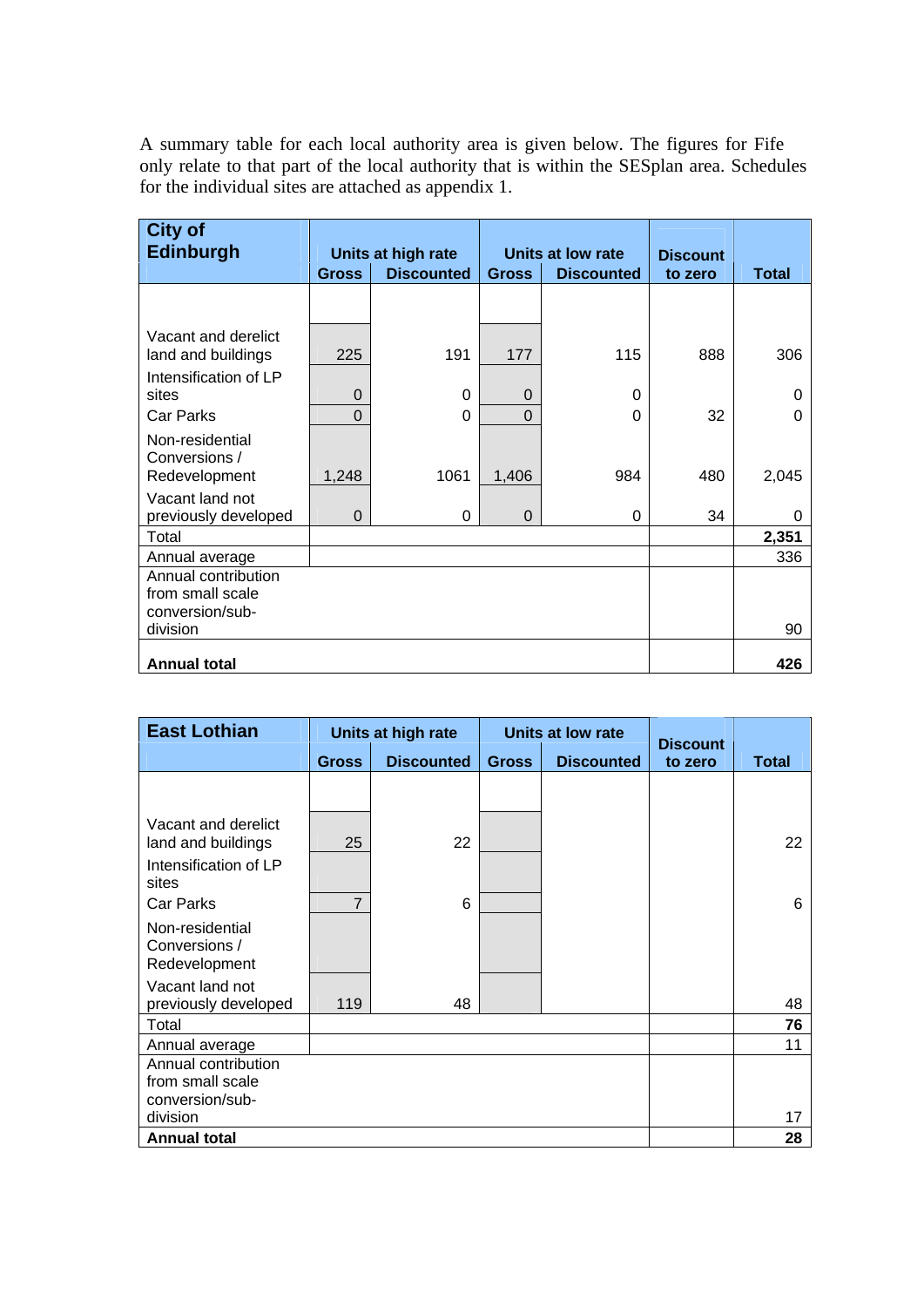| <b>Fife</b>                                       |              | Units at high rate |              | Units at low rate | <b>Discount</b> |              |
|---------------------------------------------------|--------------|--------------------|--------------|-------------------|-----------------|--------------|
|                                                   | <b>Gross</b> | <b>Discounted</b>  | <b>Gross</b> | <b>Discounted</b> | to zero         | <b>Total</b> |
|                                                   |              |                    |              |                   |                 |              |
| Vacant and derelict<br>land and buildings         | 1,337        | 1,139              | 563          | 368               | 434             | 1,507        |
| Intensification of LP<br>sites                    |              |                    |              |                   |                 |              |
| Car Parks                                         |              |                    |              |                   |                 |              |
| Non-residential<br>Conversions /<br>Redevelopment |              |                    |              |                   |                 |              |
| Vacant land not<br>previously developed           |              |                    |              |                   |                 |              |
| Total                                             |              |                    |              |                   |                 | 1,507        |
| Annual average                                    |              |                    |              |                   |                 | 215          |
| Annual contribution<br>from small scale           |              |                    |              |                   |                 |              |
| conversion/sub-                                   |              |                    |              |                   |                 |              |
| division                                          |              |                    |              |                   |                 |              |
| <b>Annual total</b>                               |              |                    |              |                   |                 | 215          |

| <b>Midlothian</b>                                                           |              | Units at high rate |              | Units at low rate | <b>Discount</b> |              |
|-----------------------------------------------------------------------------|--------------|--------------------|--------------|-------------------|-----------------|--------------|
|                                                                             | <b>Gross</b> | <b>Discounted</b>  | <b>Gross</b> | <b>Discounted</b> | to zero         | <b>Total</b> |
|                                                                             |              |                    |              |                   |                 |              |
| Vacant and derelict<br>land and buildings<br>Intensification of LP<br>sites | 92           | 78                 | 22           | 15                |                 | 93           |
| Car Parks                                                                   |              |                    |              |                   |                 |              |
| Non-residential<br>Conversions /<br>Redevelopment                           | 139          | 120                | 107          | 74                | 44              | 194          |
| Vacant land not<br>previously developed                                     | 146          | 59                 | 116          | 35                | 5               | 94           |
| Total                                                                       |              |                    |              |                   |                 | 381          |
| Annual average                                                              |              |                    |              |                   |                 | 54           |
| Annual contribution                                                         |              |                    |              |                   |                 |              |
| from small scale                                                            |              |                    |              |                   |                 |              |
| conversion/sub-<br>division                                                 |              |                    |              |                   |                 | 30           |
| <b>Annual total</b>                                                         |              |                    |              |                   |                 | 84           |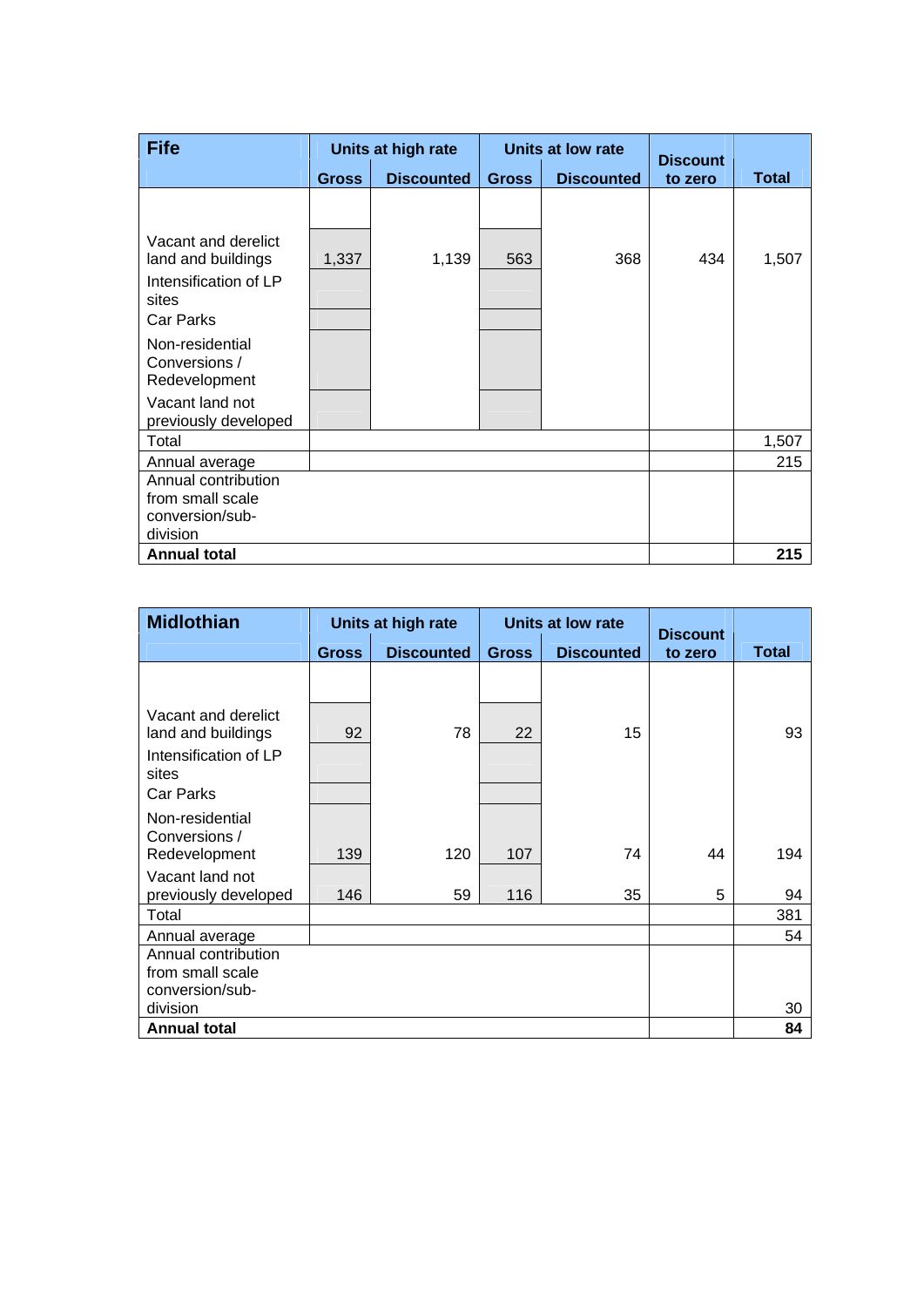| <b>Scottish Borders</b>                                                |                   | Units at high rate |              | Units at low rate | <b>Discount</b> |              |
|------------------------------------------------------------------------|-------------------|--------------------|--------------|-------------------|-----------------|--------------|
|                                                                        | <b>Gross</b>      | <b>Discounted</b>  | <b>Gross</b> | <b>Discounted</b> | to zero         | <b>Total</b> |
|                                                                        |                   |                    |              |                   |                 |              |
| Vacant and derelict<br>land and buildings                              | 570               | 485                | 304          | 198               | 506             | 683          |
| Intensification of LP<br>sites<br>Car Parks                            | 1,599<br>$\Omega$ | 1,359<br>0         | 131<br>9     | 92<br>6           | 0<br>45         | 1,451<br>6   |
| Non-residential<br>Conversions /                                       |                   |                    |              |                   |                 |              |
| Redevelopment                                                          | $\Omega$          | $\Omega$           | 841          | 589               | 482             | 589          |
| Vacant land not<br>previously developed                                | 22                | 9                  | 262          | 79                | 396             | 88           |
| Total                                                                  |                   |                    |              |                   |                 | 2,817        |
| Annual average                                                         |                   |                    |              |                   |                 | 402          |
| Annual contribution<br>from small scale<br>conversion/sub-<br>division |                   |                    |              |                   |                 |              |
| <b>Annual total</b>                                                    |                   |                    |              |                   |                 | 402          |

| <b>West Lothian</b>   | Units at high rate<br>Units at low rate |                   |              | <b>Discount</b>   |         |              |
|-----------------------|-----------------------------------------|-------------------|--------------|-------------------|---------|--------------|
|                       | <b>Gross</b>                            | <b>Discounted</b> | <b>Gross</b> | <b>Discounted</b> | to zero | <b>Total</b> |
|                       |                                         |                   |              |                   |         |              |
|                       |                                         |                   |              |                   |         |              |
| Vacant and derelict   |                                         |                   |              |                   |         |              |
| land and buildings    | 316                                     | 267               | 56           | 36                |         | 303          |
| Intensification of LP |                                         |                   |              |                   |         |              |
| sites                 | 275                                     | 233               | 468          | 327               |         | 560          |
| Car Parks             | $\Omega$                                | 0                 | 5            | 4                 |         | 4            |
| Non-residential       |                                         |                   |              |                   |         |              |
| Conversions /         |                                         |                   |              |                   |         |              |
| Redevelopment         | 20                                      | 17                | 15           | 11                |         | 28           |
| Vacant land not       |                                         |                   |              |                   |         |              |
| previously developed  | 227                                     | 90                | 340          | 103               |         | 193          |
| Allocated in Plan for |                                         |                   |              |                   |         |              |
| non-residential use   | 0                                       | 0                 | 10           | $\overline{7}$    |         | 7            |
| Total                 |                                         |                   |              |                   | 3,247   | 1,095        |
| Annual average        |                                         |                   |              |                   |         | 156          |
| Annual contribution   |                                         |                   |              |                   |         |              |
| from small scale      |                                         |                   |              |                   |         |              |
| conversion/sub-       |                                         |                   |              |                   |         |              |
| division              |                                         |                   |              |                   |         | 30           |
| <b>Annual total</b>   |                                         |                   |              |                   |         | 186          |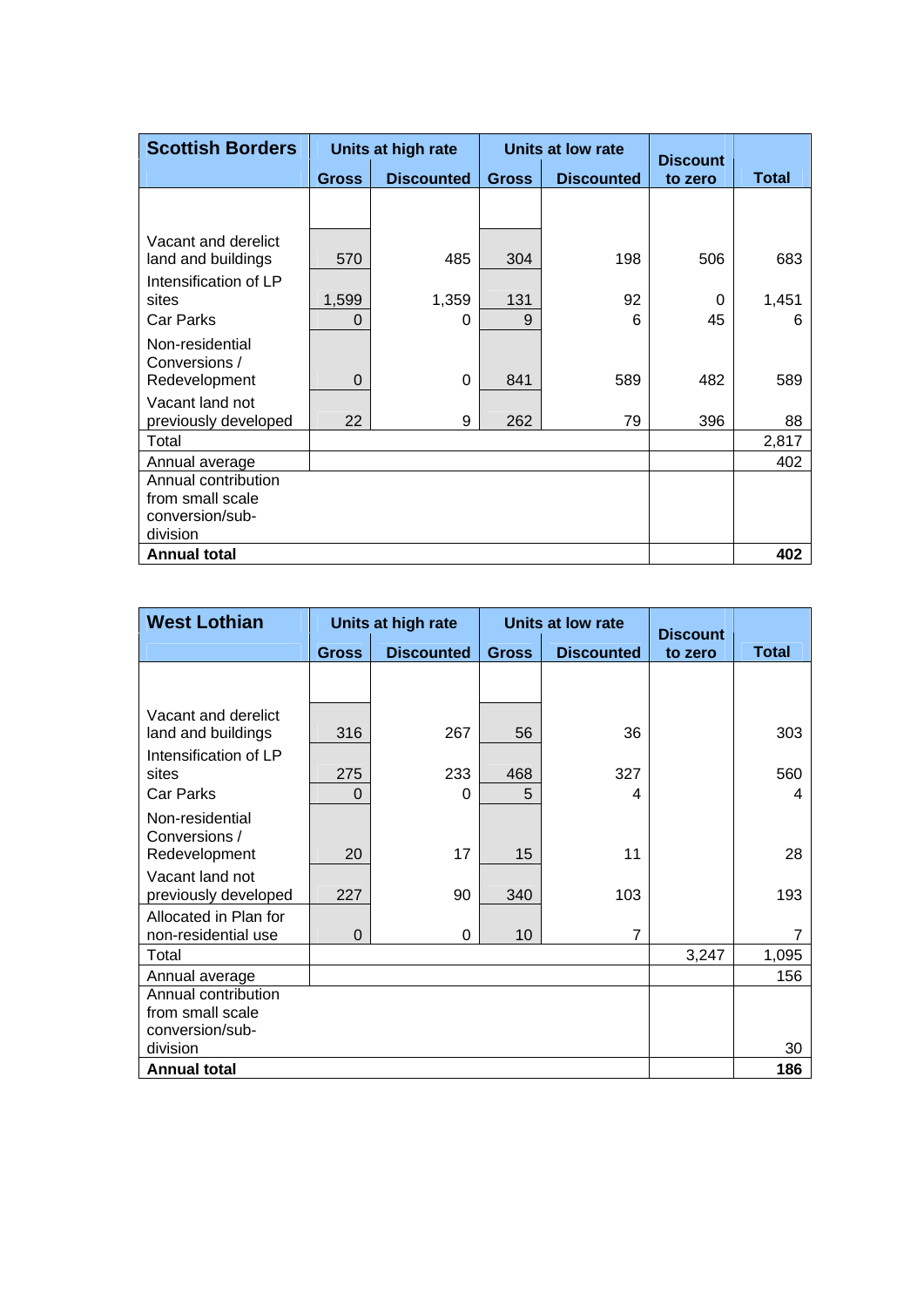**Appendix 1. Site Schedules**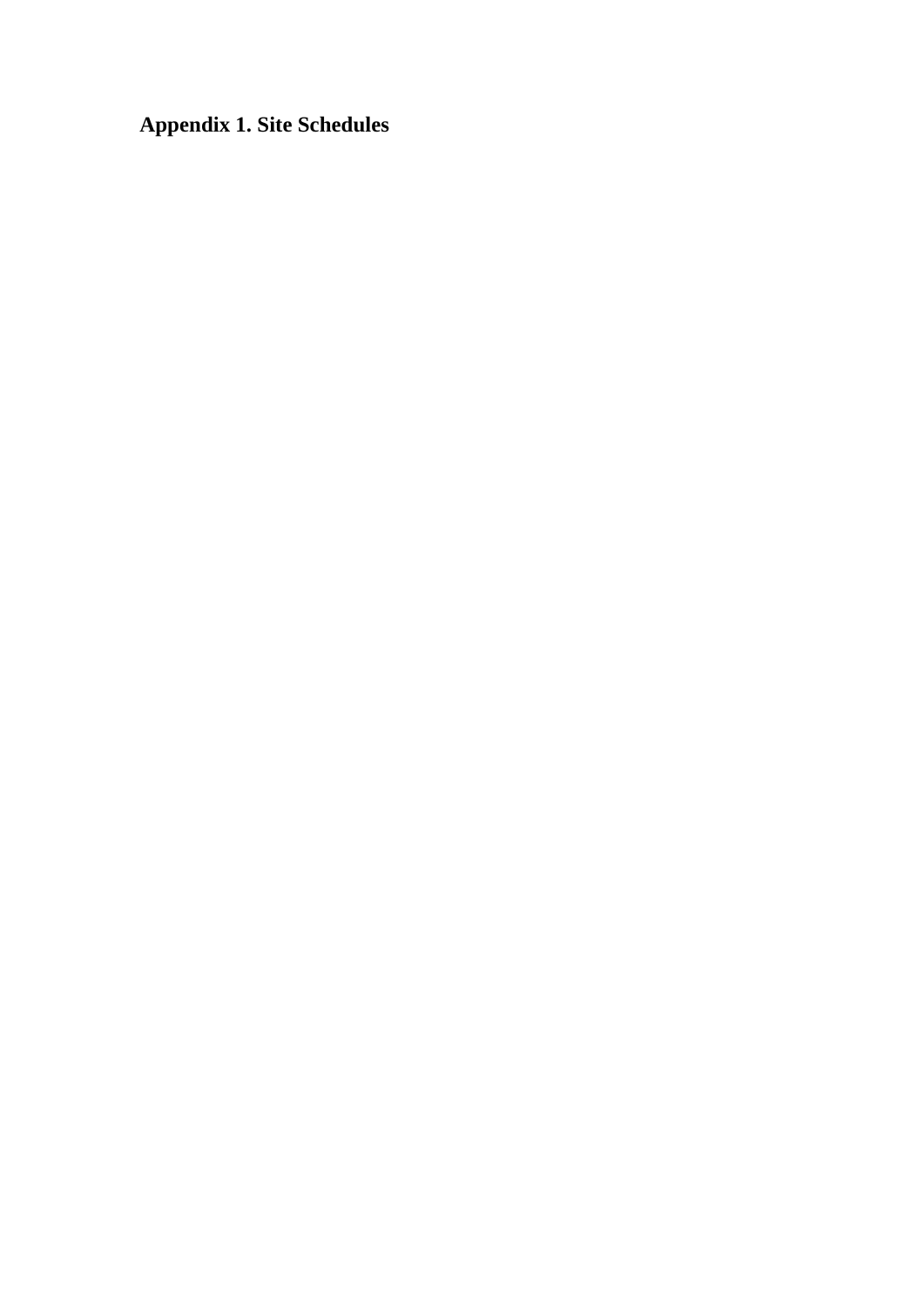# **City of Edinburgh Council**

| <b>Reference</b> | <b>Settlement</b> | <b>Site Name</b>                                     | <b>Source</b> |      | <b>Area Discount</b> |     | <b>Units</b>            |
|------------------|-------------------|------------------------------------------------------|---------------|------|----------------------|-----|-------------------------|
|                  |                   |                                                      |               | ha   | rate                 |     | <b>Gross Discounted</b> |
|                  |                   |                                                      |               |      |                      |     |                         |
| COE0005          | <b>EDINBURGH</b>  | 130 MCDONALD ROAD                                    | Conv          | 0.41 | м                    | 51  | 36                      |
| COE0006          | <b>EDINBURGH</b>  | 9 ST PETER'S PLACE                                   | Conv          | 0.15 |                      | 5   | $\overline{0}$          |
| COE0007          | <b>EDINBURGH</b>  | 1 FORD'S ROAD                                        | Conv          | 0.66 |                      | 24  | $\overline{0}$          |
|                  |                   | 25 TELFORD DRIVE - APPEAL AGAINST NON-               |               |      |                      |     |                         |
| COE0009          | <b>EDINBURGH</b>  | DETERMINATION (DISMISSED))                           | Vac/Der       | 0.12 | S                    | 8   | 7                       |
| COE0010          | <b>EDINBURGH</b>  | 69 MARIONVILLE ROAD                                  | Conv          | 0.79 |                      | 100 | $\overline{0}$          |
| COE0011          | <b>EDINBURGH</b>  | 2-8 WEST BOWLING GREEN STREET                        | Conv          | 0.5  |                      | 51  | $\mathsf 0$             |
| COE0013          | <b>EDINBURGH</b>  | 78 ALBION ROAD                                       | Conv          | 0.44 |                      | 55  | 0                       |
| COE0014          | <b>EDINBURGH</b>  | 40-50 LONGSTONE ROAD                                 | Conv          | 0.15 | S                    |     | $\bf 8$                 |
| COE0015          | <b>EDINBURGH</b>  | 116 COLLINTON ROAD                                   | Conv          | 0.4  | M                    | 16  | 11                      |
| COE0016          | <b>EDINBURGH</b>  | <b>8 HILLSIDE CRESCENT</b>                           | Conv          | 0.14 | S                    | 28  | 24                      |
| <b>COE0017</b>   | <b>EDINBURGH</b>  | 37-39 LANARK ROAD                                    | Conv          | 0.16 | M                    | 20  | 14                      |
| COE0019          | <b>EDINBURGH</b>  | STEADS PLACE/JANE STREET DEVELOPMENT BRIEF AREA Conv |               | 71   | м                    | 117 | 82                      |
| COE0020          | <b>EDINBURGH</b>  | 111-113 CONSTITUTION STREET                          | Conv          | 0.13 | S                    | 12  | 10                      |
| COE0021          | <b>EDINBURGH</b>  | 2 WESTFIELD AVENUE                                   | Conv          | 1.44 | S                    | 193 | 163                     |
| COE0022          | <b>EDINBURGH</b>  | 45 STEVENSON ROAD                                    | Conv          | 2.21 | M                    | 88  | 62                      |
| COE0023          | <b>EDINBURGH</b>  | 70 DINMONT DRIVE                                     | Conv          | 0.11 |                      | 15  | $\overline{0}$          |
| COE0024          | <b>EDINBURGH</b>  | <b>14 DUNEDIN STREET</b>                             | Conv          | 0.12 | S                    | 17  | 14                      |
| COE0025          | <b>EDINBURGH</b>  | 11 WEST HARBOUR ROAD                                 | Conv          | 1.17 | S                    | 114 | 97                      |
|                  |                   | LAND BETWEEN HOLYROOD ROAD, ST MARY'S STREET         |               |      |                      |     |                         |
| COE0026          | <b>EDINBURGH</b>  | AND CANONGATE                                        | Conv          | 5.65 | S                    | 128 | 109                     |
| COE0027          | <b>EDINBURGH</b>  | 1 HOUSE'O'HILL ROAD                                  | Conv          | 0.24 | L                    | 24  | $\overline{0}$          |
| COE0028          | <b>EDINBURGH</b>  | 1-11 DALGETTY ROAD                                   | Conv          | 0.29 |                      | 27  | $\overline{0}$          |
| COE0029          | <b>EDINBURGH</b>  | <b>GORGIE ROAD</b>                                   | Conv          | 0.65 | М                    | 63  | 43                      |
| COE0031          | <b>EDINBURGH</b>  | <b>29 POLWARTH TERRACE</b>                           | Conv          | 0.34 | S                    | 11  | $\boldsymbol{9}$        |
| COE0032          | <b>EDINBURGH</b>  | TYNECASTLE STADIUM, GORGIE ROAD                      | Conv          | 1.12 | M                    | 8   | $\,6$                   |
| COE0033          | <b>EDINBURGH</b>  | <b>45 MAIDENCRAIG GARDENS</b>                        | Conv          | 0.44 | S                    | 19  | 16                      |
| COE0034          | <b>EDINBURGH</b>  | <b>7 REDHALL HOUSE DRIVE</b>                         | Conv          | 1.05 | S                    | 6   | 5                       |
| COE0035          | <b>EDINBURGH</b>  | 33 ELLERSLY ROAD                                     | Conv          | 1.4  | M                    | 61  | 42                      |
| COE0036          | <b>EDINBURGH</b>  | <b>ST JAMES CENTRE</b>                               | Conv          | 5.24 | S                    | 250 | 213                     |
| COE0037          | <b>EDINBURGH</b>  | LAND ADJACENT TO 33 ORCHARD BRAE AVENUE              | Conv          | 0.67 | $\mathsf{S}$         | 77  | 65                      |
| COE0038          | <b>EDINBURGH</b>  | 47 MARCHMONT CRESCENT                                | Conv          | 0.01 | S                    | 15  | 13                      |
| COE0039          | <b>EDINBURGH</b>  | 40 - 50 STANLEY PLACE                                | Conv          | 0.18 | M                    | 20  | 14                      |
| COE0040          | <b>EDINBURGH</b>  | ST NICHOLAS SCHOOL, GORGIE                           | Conv          | 0.58 | S                    | 95  | 81                      |
| COE0041          | <b>EDINBURGH</b>  | 44 STANLEY PLACE                                     | Conv          | 0.28 | M                    | 20  | 14                      |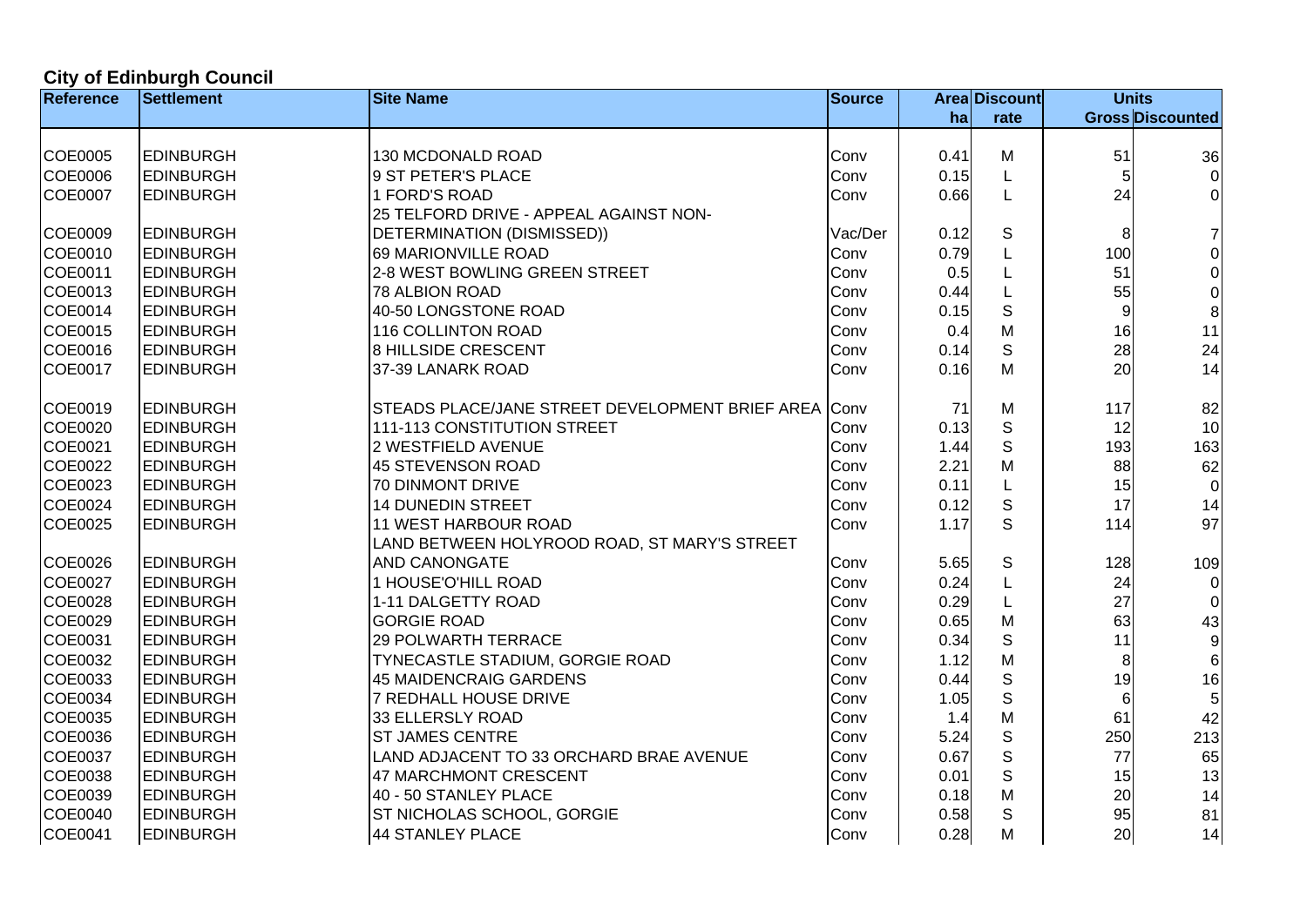# **City of Edinburgh Council**

| <b>Reference</b> | <b>Settlement</b>            | <b>Site Name</b>                                                 | <b>Source</b> |      | <b>Area Discount</b> | <b>Units</b> |                         |
|------------------|------------------------------|------------------------------------------------------------------|---------------|------|----------------------|--------------|-------------------------|
|                  |                              |                                                                  |               | ha   | rate                 |              | <b>Gross Discounted</b> |
|                  | <b>JUNIPER GREEN,</b>        |                                                                  |               |      |                      |              |                         |
| <b>COE0044</b>   | <b>EDINBURGH</b>             | 50 BABERTON AVENUE                                               | Conv          | 0.52 | $\mathbb S$          | 30           | 26                      |
| COE0049          | <b>EDINBURGH</b>             | 527 QUEENSFERRY ROAD                                             | Conv          | 0.46 | S                    | 80           | 68                      |
| COE0052          | <b>EDINBURGH</b>             | 511 CALDER ROAD                                                  | Conv          | 0.11 |                      |              | $\overline{0}$          |
| COE0053          | <b>KIRKLISTON, EDINBURGH</b> | 15 MAIN STREET                                                   | Conv          | 0.15 | S                    | 12           | 10                      |
| COE0054          | <b>EDINBURGH</b>             | <b>1-5 BUGHTLIN MARKET</b>                                       | Conv          | 1.81 | S                    | 68           | 58                      |
| COE0056          | <b>EDINBURGH</b>             | <b>8 GYLEMUIR ROAD</b>                                           | Conv          | 0.26 | $\mathsf{S}$         |              | $\bf 8$                 |
| COE0057          | <b>EDINBURGH</b>             | <b>2A THORBURN ROAD</b>                                          | Conv          | 0.41 | $\mathbf S$          |              | $\,6$                   |
| COE0058          | <b>EDINBURGH</b>             | <b>LAND ADJACENT 11 OXGANGS DRIVE</b>                            | Conv          | 0.74 | S                    | 68           | 58                      |
| COE0059          | <b>EDINBURGH</b>             | 41 HOWDEN HALL ROAD                                              | Conv          | 2.64 | М                    | 94           | 66                      |
| COE0060          | <b>EDINBURGH</b>             | 4 MAGDALENE AVENUE                                               | Conv          | 0.14 |                      | 18           | $\overline{0}$          |
| COE0061          | <b>EDINBURGH</b>             | 1 BLACKCHAPEL ROAD                                               | Vac/Der       | 2.08 |                      | 70           | $\overline{0}$          |
| COE0062          | <b>EDINBURGH</b>             | 171 & 173 DUDDINGSTON PARK SOUTH                                 | Conv          | 4.58 | м                    | 193          | 135                     |
|                  |                              | NIDDRIE MILL PRIMARY SCHOOL, 267 NIDDRIE MAINS                   |               |      |                      |              |                         |
| COE0063          | <b>EDINBURGH</b>             | <b>ROAD</b>                                                      | Conv          | 0.88 | м                    | 55           | 39                      |
|                  |                              | Site 100 Metres West Of 17 - 21 Portobello High Street           |               |      |                      |              |                         |
|                  |                              | (Including 3 Portobello High Street, 2 - 6 + 13 - 23 Baileyfield |               |      |                      |              |                         |
| COE0064          | <b>EDINBURGH</b>             | Road)                                                            | Conv          | 3.15 | М                    | 600          | 420                     |
| COE0065          | <b>EDINBURGH</b>             | 1-19 KEIR STREET                                                 | <b>CAR</b>    | 0.16 |                      | 32           | $\overline{0}$          |
| <b>COE0070</b>   | <b>EDINBURGH</b>             | HARVESTERS WAY, WESTER HAILES                                    | Vac/Der       | 3.46 | S                    | 176          | 150                     |
| COE0073          | <b>EDINBURGH</b>             | LAND AT COWGATE (FIRE SITE)                                      | Vac/Der       | 0.31 | М                    | 28           | 18                      |
| <b>COE0075</b>   | <b>EDINBURGH</b>             | SOUTH COLLEGE STREET                                             | Vac/Der       | 0.19 |                      | 17           | $\pmb{0}$               |
| <b>COE0078</b>   | <b>EDINBURGH</b>             | SITE AT NIDDRIE MAINS ROAD                                       | Vac/Der       | 1.2  | M                    | 60           | 39                      |
| COE0080          | <b>EDINBURGH</b>             | <b>CONSTITUTION STREET</b>                                       | Vac/Der       | 0.33 |                      | 24           | $\overline{0}$          |
| COE0081          | <b>EDINBURGH</b>             | <b>FIRHILL SERVICES</b>                                          | Vac/Der       | 0.22 | М                    | 28           | 18                      |
| COE0089          | <b>EDINBURGH</b>             | LAND CLERMISTON ROAD NORTH                                       | Vac/Der       | 0.2  | S                    |              |                         |
| COE0090          | <b>EDINBURGH</b>             | Leith Walk                                                       | Vac/Der       | 0.13 |                      | 32           | $\overline{0}$          |
| COE0092          | <b>EDINBURGH</b>             | LAND ON GLASGOW ROAD/NORTH GYLE GROVE                            | Vac/Der       | 0.18 |                      |              | $\mathsf 0$             |
| COE0093          | <b>EDINBURGH</b>             | <b>7 BARNTON AVENUE WEST</b>                                     | Vac/Der       | 0.43 | S                    |              | 3                       |
| <b>COE0094</b>   | <b>EDINBURGH</b>             | <b>ROSEBURN TERRACE</b>                                          | Vac           | 0.51 |                      | 34           | $\overline{0}$          |
| COE0095          | <b>EDINBURGH</b>             | <b>B&amp;Q WAREHOUSE, INGLIS GREEN ROAD</b>                      | Vac/Der       | 1.09 |                      | 106          | $\overline{0}$          |
| COE0096          | <b>EDINBURGH</b>             | HUNTER'S TRYST, OXGANGS GREEN                                    | Vac/Der       | 1.23 | М                    | 61           | 40                      |
| COE0097          | <b>EDINBURGH</b>             | GOODS CORNER, LIBERTON ROAD                                      | Vac/Der       | 0.18 |                      |              | $\overline{0}$          |
| <b>COE0098</b>   | <b>EDINBURGH</b>             | 37-43 CRAIGMILLAR PARK                                           | Vac/Der       | 0.35 | S                    | 36           | 30                      |
| COE0099          | <b>EDINBURGH</b>             | SALAMANDER STREET, LEITH                                         | Vac/Der       | 6.43 |                      | 630          | $\overline{0}$          |
| COE0100          | <b>EDINBURGH</b>             | <b>ST. MARGARETS HOUSE</b>                                       | Conv          | 22.4 |                      | 154          | $\overline{0}$          |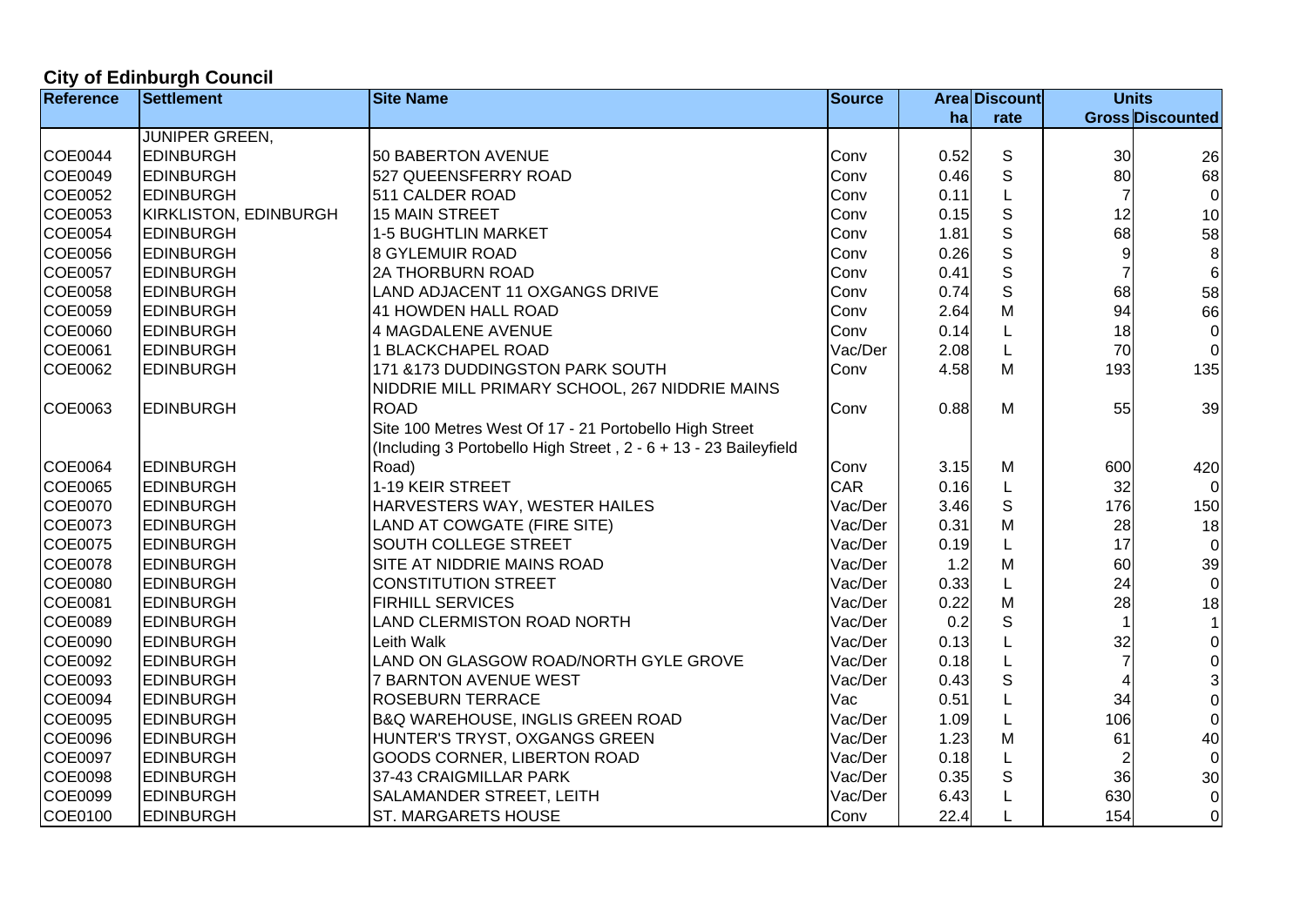#### **East Lothian**

| <b>Reference</b> | Settlement    | <b>Site Name</b>                 | <b>Source</b> |              | <b>Areal Discount</b> |                 | <b>Units</b>            |
|------------------|---------------|----------------------------------|---------------|--------------|-----------------------|-----------------|-------------------------|
|                  |               |                                  |               | hal          | rate                  |                 | <b>Gross Discounted</b> |
|                  |               |                                  |               |              |                       |                 |                         |
|                  | North Berwick | Loch Bridge Road                 | Vac           |              | $0.14$ High           | 12              |                         |
|                  | Tranent       | 2-8 New Row                      | Vac           |              | $0.25$ High           | 12              | 5                       |
|                  | Tranent       | <b>Balfour Square</b>            | Vac           |              | $0.29$ High           | 14 <sub>1</sub> | 6                       |
|                  | Musselburgh   | Goosegreen Stables               | Vac           |              | $0.3$ High            | 20              |                         |
|                  | Haddington    | Victoria Park                    | Vac           |              | $0.61$ High           | 10              |                         |
|                  | Whitecraig    | <b>Whitecraig Avenue</b>         | Vac           |              | $0.88$ High           | 28              | 11                      |
|                  | Musselburgh   | <b>15-9 Links Avenue</b>         | Vac           | $0.096$ High |                       | 12              | 5                       |
|                  | Prestonpans   | <b>Middleshot Square</b>         | Vac           |              | $0.25$ High           |                 |                         |
|                  | Tranent       | <b>Elphinstone Road</b>          | Vac           |              | $0.12$ High           |                 |                         |
|                  | Wallyford     | 31-33 Salters Road               | Vac/der       |              | $0.08$ High           |                 |                         |
|                  | Tranent       | <b>Coal Neuk Court</b>           | Vac/der       | $0.088$ High |                       |                 |                         |
|                  | Musselburgh   | <b>Balcarres Road</b>            | Vac/der       | $0.704$ High |                       | 21              | 18                      |
|                  | Haddington    | Land Adjacent To 10 Brown Street | Car           |              | High                  |                 | 6                       |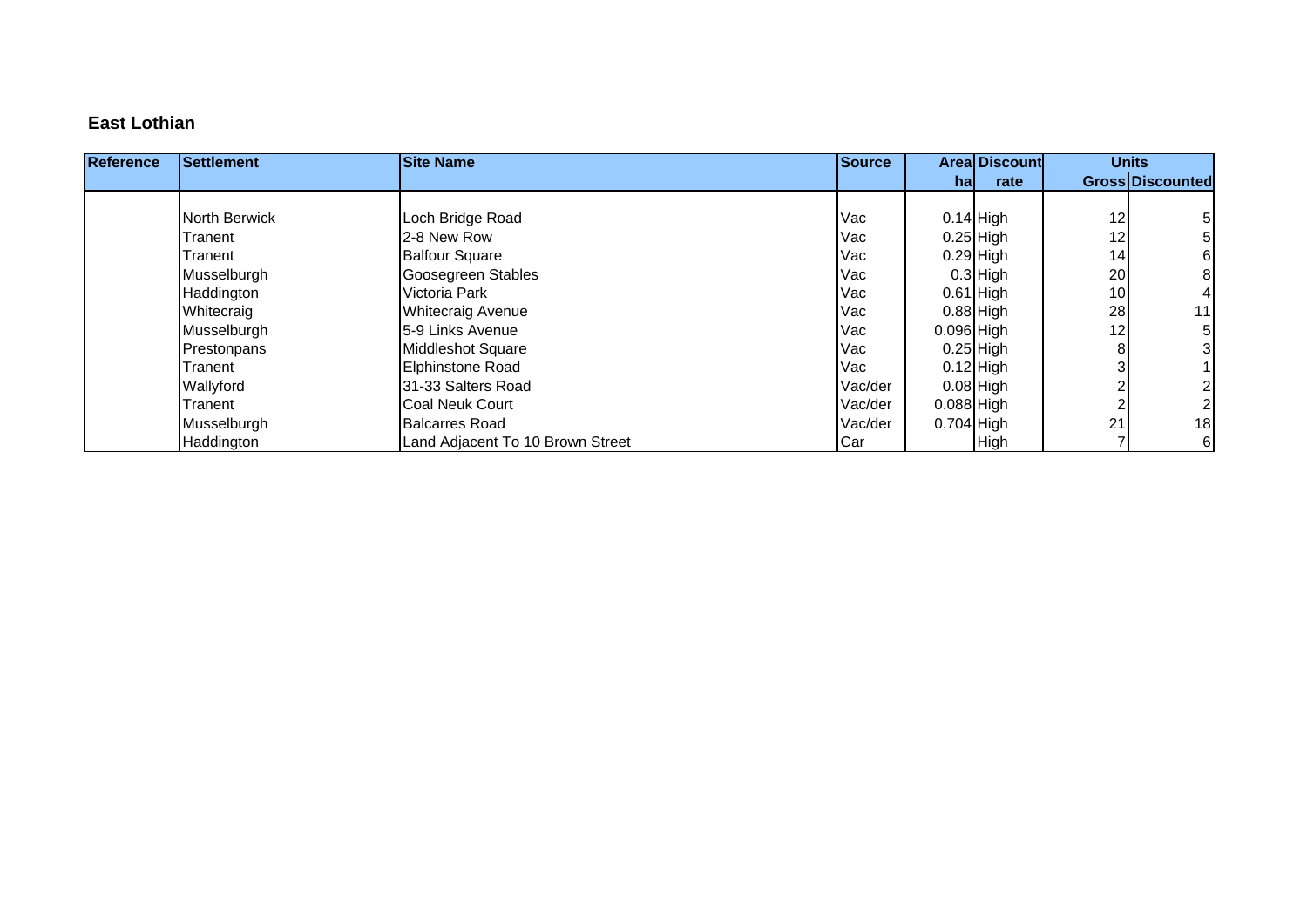#### **Fife**

| <b>Reference</b> | <b>Settlement</b>  | <b>Site Name</b>                       | <b>Source</b> |              | <b>Area Discount</b> | <b>Units</b>            |                         |
|------------------|--------------------|----------------------------------------|---------------|--------------|----------------------|-------------------------|-------------------------|
|                  |                    |                                        |               | ha           | rate                 | <b>Gross Discounted</b> |                         |
| SP001            | Ballingry          | Former Garages                         | Vac/Der       | 0.2          | High                 | 5                       |                         |
| SP002            | <b>Buckhaven</b>   | Factory Road / Victoria Road           | Vac/Der       | 0.2          | Low                  | 6                       |                         |
| SP003            | Buckhaven          | Vacant Land                            | Vac/Der       | $\mathbf{3}$ | High                 | 38                      | 32                      |
| SP004            | Burntisland        | <b>Greenmount Hotel</b>                | Vac/Der       | 0.8          | High                 | 10                      | 9                       |
| <b>SP005</b>     | <b>Burntisland</b> | <b>Grange Distillery</b>               | Vac/Der       | 1.8          | High                 | 49                      | 42                      |
| SP006            | Burntisland        | <b>Burntisland Docks</b>               | Vac/Der       | 2.2          | Zero                 | 60                      | $\overline{0}$          |
| <b>SP007</b>     | Burntisland        | <b>Former Railway Station Building</b> | Vac/Der       | 0.5          | Zero                 | 25                      | $\overline{0}$          |
| <b>SP008</b>     | Cardenden          | Former Garage, Woodend Rd              | Vac/Der       | 0.2          | High                 | 5                       |                         |
| SP009            | Cowdenbeath        | <b>Adjacent to Gas Works</b>           | Vac/Der       | 0.2          | High                 | 5                       |                         |
| SP010            | Cowdenbeath        | Land At Woodend Business Centre        | Vac/Der       | 1.7          | High                 | 45                      | 38                      |
| SP011            | Cowdenbeath        | <b>High Street</b>                     | Vac/Der       | 0.5          | Low                  | 25                      | 16                      |
| SP012            | Cowdenbeath        | <b>Former Depot</b>                    | Vac/Der       | 0.3          | High                 | 15                      | 13                      |
| SP013            | Cowdenbeath        | <b>Union Street</b>                    | Vac/Der       | 0.6          | Low                  | 12                      | 8 <sup>8</sup>          |
| SP015            | Cowdenbeath        | Derelict Land, Thistle IE              | Vac/Der       | 0.5          | High                 | 17                      | 14                      |
| SP016            | Crossgates         | <b>Builders Yard by Primary Sch</b>    | Vac/Der       | 0.7          | High                 | 10                      | 9                       |
| <b>SP017</b>     | Crossgates         | <b>Rear of Hillview Crescent</b>       | Vac/Der       | 0.2          | High                 | 5                       | $\overline{\mathbf{r}}$ |
| SP018            | Dalgety Bay        | Marconi's                              | Vac/Der       | 1.4          | Zero                 | 30                      | $\overline{0}$          |
| SP019            | Dunfermline        | Derelict Land Nr Garage                | Vac/Der       | 0.2          | High                 | 10                      | 8 <sup>1</sup>          |
| SP020            | Dunfermline        | <b>William Street</b>                  | Vac/Der       | 0.1          | Low                  | $\overline{4}$          | $\overline{\mathbf{3}}$ |
| SP021            | Dunfermline        | Former Mfi Store                       | Vac/Der       | 0.6          | Zero                 | 15                      | $\overline{0}$          |
| SP022            | Dunfermline        | Former Esso Garage                     | Vac/Der       | 1            | Zero                 | 26                      | $\overline{0}$          |
| SP023            | Dunfermline        | Linburn Road                           | Vac/Der       | 0.5          | High                 | 15                      | 13                      |
| SP024            | Dunfermline        | Sth Of Q Margaret Hosp                 | Vac/Der       | 3.3          | Low                  | 100                     | 65                      |
| SP025            | Dunfermline        | Adjacent To Asda                       | Vac/Der       |              | Low                  | 30                      | 19                      |
| SP026            | Dunfermline        | <b>Elgin Street Industrial Estate</b>  | Vac/Der       | 1.1          | Zero                 | 22                      | $\overline{0}$          |
| SP027            | Dunfermline        | <b>Barley Sheaf Public House</b>       | Vac/Der       | 0.4          | Low                  | 10                      | $6\vert$                |
| SP028            | Dunfermline        | <b>Pittencrieff Street</b>             | Vac/Der       | 0.2          | High                 | 10                      | 9 <sup>1</sup>          |
| SP029            | <b>Dysart</b>      | Railway Sidings                        | Vac/Der       | 0.6          | Zero                 | 12                      | $\overline{0}$          |
| SP030            | <b>Dysart</b>      | <b>Frances Colliery</b>                | Vac/Der       | 0.9          | Zero                 | 20                      | $\overline{0}$          |
| SP031            | Glenrothes         | <b>Astro Soccer Complex</b>            | Vac/Der       | 0.8          | High                 | 35                      | 30                      |
| SP032            | Glenrothes         | Cadham Road                            | Vac/Der       | 3.5          | Zero                 | 75                      | $\overline{0}$          |
| SP033            | Inverkeithing      | <b>Church Street</b>                   | Vac/Der       | 0.2          | Low                  | 6                       |                         |
| SP034            | Inverkeithing      | <b>Backlands</b>                       | Vac/Der       | 2.2          | Low                  | 70                      | 46                      |
| SP035            | Kinglassie         | <b>Former Poultry Farm</b>             | Vac/Der       | 2.7          | Low                  | 40                      | 26                      |
| SP036            | Kirkcaldy          | <b>Nairn Street</b>                    | Vac/Der       | 5.1          | High                 | 200                     | 170                     |
| <b>SP037</b>     | Kirkcaldy          | Victoria Road                          | Vac/Der       | 0.7          | High                 | 100                     | 85                      |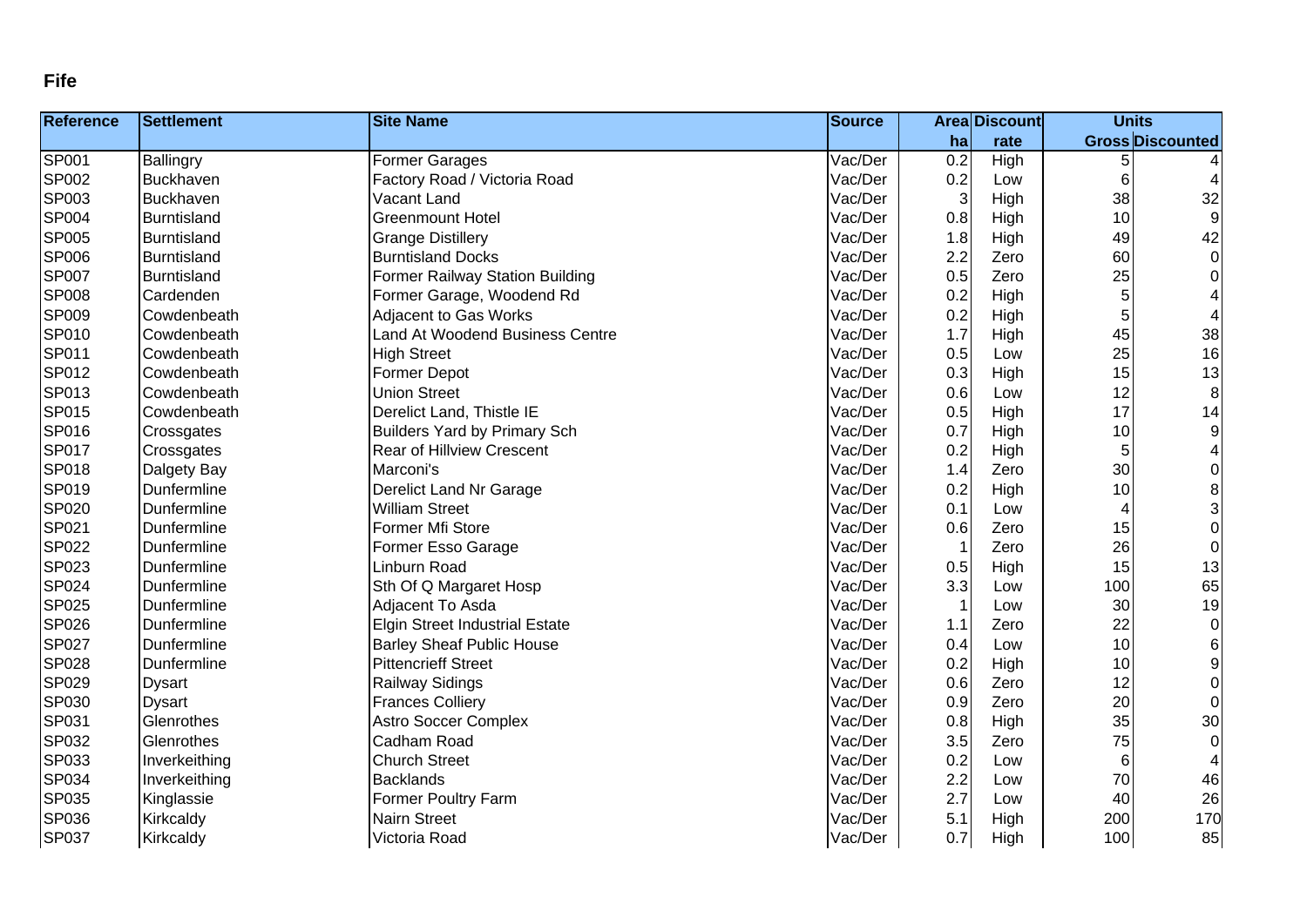#### **Fife**

| <b>Reference</b> | <b>Settlement</b> | <b>Site Name</b>                      | <b>Source</b> |                  | <b>Area Discount</b> | <b>Units</b>   |                                       |
|------------------|-------------------|---------------------------------------|---------------|------------------|----------------------|----------------|---------------------------------------|
|                  |                   |                                       |               | ha               | rate                 |                | <b>Gross Discounted</b>               |
| <b>SP038</b>     | Kirkcaldy         | Park Road/Lawson St                   | Vac/Der       | $\overline{0.3}$ | <b>High</b>          | 10             |                                       |
| SP039            | Kirkcaldy         | Plumb Centre 2, Overton Rd            | Vac/Der       | 0.1              | High                 | 10             | 9                                     |
| <b>SP040</b>     | Kirkcaldy         | <b>Former Works</b>                   | Vac/Der       | 0.6              | High                 | 35             | 30 <sup>°</sup>                       |
| <b>SP041</b>     | Kirkcaldy         | Former Bus Depot                      | Vac/Der       | 1.1              | Low                  | 35             | 23                                    |
| <b>SP042</b>     | Kirkcaldy         | Northlea Service Station              | Vac/Der       | 0.2              | High                 | 5              | $\overline{4}$                        |
| <b>SP043</b>     | Kirkcaldy         | <b>Smeaton Place</b>                  | Vac/Der       | 0.5              | High                 | 18             | 15                                    |
| <b>SP044</b>     | Kirkcaldy         | Katherine Street                      | Vac/Der       | 0.2              | High                 | 6              | $\overline{5}$                        |
| <b>SP045</b>     | Kirkcaldy         | <b>Former Coal Depot</b>              | Vac/Der       | 0.7              | High                 | 25             | 21                                    |
| <b>SP046</b>     | Leslie            | <b>Prinlaws Mill</b>                  | Vac/Der       | 3                | Low                  | 50             | 33                                    |
| <b>SP047</b>     | Leven             | Mountfleurie Industrial Estate        | Vac/Der       | 1.5              | Low                  | 40             | 27                                    |
| <b>SP048</b>     | Leven             | <b>Vacant Site</b>                    | Vac/Der       | 0.3              | High                 | 10             | 9                                     |
| <b>SP049</b>     | Leven             | <b>Vacant Site</b>                    | Vac/Der       | 0.1              | High                 | $\overline{4}$ | 3                                     |
| SP050            | Leven             | Site Adjacent To Ex Tip               | Vac/Der       | 0.6              | High                 | 10             | $\overline{9}$                        |
| SP051            | Lochgelly         | Former Fab-Tech Site                  | Vac/Der       | 0.5              | Low                  | 14             | $\begin{array}{c} 9 \\ 3 \end{array}$ |
| SP052            | Lochgelly         | South Of Francis Street               | Vac/Der       | 0.1              | Low                  | $\overline{4}$ |                                       |
| SP053            | Markinch          | Derelict Site                         | Vac/Der       | 0.3              | Low                  | 5              | 3                                     |
| SP054            | Methil            | Rear Bayview Park, Kirkland Rd        | Vac/Der       | 0.9              | High                 | 30             | 26                                    |
| SP055            | Methil            | <b>Former Kirkland Works</b>          | Vac/Der       | 5.4              | High                 | 220            | 187                                   |
| SP056            | Methil            | Area Behind Football Ground           | Vac/Der       | 2.6              | Low                  | 77             | 50                                    |
| <b>SP057</b>     | Methil            | <b>Former Factory</b>                 | Vac/Der       | 0.9              | High                 | 22             | 19                                    |
| SP058            | Methil            | Land Rear Of Parish Church            | Vac/Der       | 0.5              | High                 | 8              | $\overline{7}$                        |
| SP059            | <b>Methil</b>     | <b>Former Central Farmers</b>         | Vac/Der       | 2.6              | High                 | 66             | 56                                    |
| SP060            | Methil            | <b>Former Power Station</b>           | Vac/Der       | 4.4              | High                 | 175            | 149                                   |
| <b>SP061</b>     | Oakley            | Sligo Street/Sir George Bruce         | Vac/Der       | 0.7              | Zero                 | 24             | $\overline{0}$                        |
| SP062            | Oakley            | Oakley Pavillion (Excl Bowling Green) | Vac/Der       | 0.2              | High                 | $6\phantom{1}$ | 5                                     |
| SP063            | Rosyth            | Dunfermline BP                        | Vac/Der       | 6                | Zero                 | 100            | $\overline{0}$                        |
| <b>SP064</b>     | Thornton          | Orebank Terrace/Strathore Road        | Vac/Der       | 8.4              | High                 | 100            | 85                                    |
| SP065            | Thornton          | <b>Station Road 3</b>                 | Vac/Der       | 1.6              | Low                  | 35             | 23                                    |
| <b>SP066</b>     | Thornton          | 23 Main Street                        | Vac/Der       | 0.1              | High                 | 3              | 3                                     |
| <b>SP067</b>     | Thornton          | Land South Of Strathore Road          | Vac/Der       |                  | Zero                 | 25             | $\overline{0}$                        |
|                  |                   |                                       |               |                  |                      |                |                                       |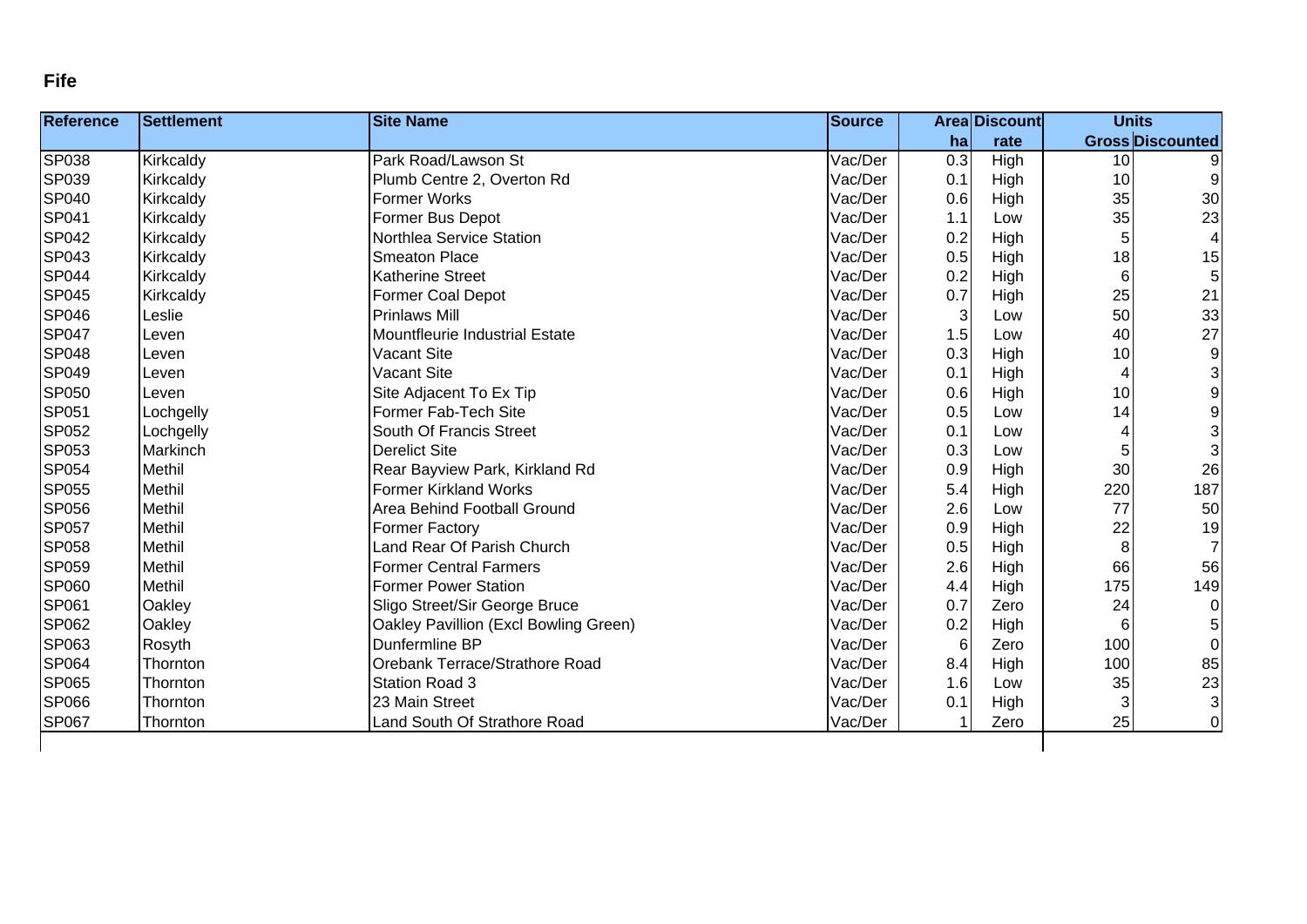#### **Midlothian Midlothian**

| <b>Reference</b> | <b>Settlement</b>    | <b>Site Name</b>                                       | <b>Source</b> |    | <b>Area Discount</b> | <b>Units</b>            |                         |
|------------------|----------------------|--------------------------------------------------------|---------------|----|----------------------|-------------------------|-------------------------|
|                  |                      |                                                        |               | ha | rate                 | <b>Gross Discounted</b> |                         |
| <b>BG12</b>      | Bonnyrigg / Lasswade | Behind school Green (SVDLS) site                       | Vac/Der       |    | 0.39 High            | 10                      |                         |
| <b>BG26</b>      | Bonnyrigg / Lasswade | Westmill Road (SVDLS) Site                             | Vac/Der       |    | $0.32$ High          | 8                       |                         |
| <b>BG27</b>      | Bonnyrigg / Lasswade | Staiside Inn                                           | Vac/Der       |    | $0.18$ High          | 5                       |                         |
| <b>BG28</b>      | Bonnyrigg / Lasswade | Cockpen Terrace (SVDLS site)                           | Vac/Der       |    | $0.37$ High          | 9                       | 8                       |
| <b>BG30</b>      | Bonnyrigg / Lasswade | Rear of 51 High Street                                 | Vac/Der       |    | $0.15$ High          | 4                       | 3                       |
| <b>BI01</b>      | <b>Bilston</b>       | Seafield Road Telephone Exchange                       | Conv          |    | $0.22$ Low           | 3                       | $\overline{\mathbf{c}}$ |
| <b>BI02</b>      | <b>Bilston</b>       | <b>Meadow Place Garage</b>                             | Conv          |    | 0.35 Low             | 9                       | 6                       |
| <b>BI03</b>      | <b>Bilston</b>       | Land South Of Myrtle Crescen                           | Vacant        |    | $0.48$ Low           | 5                       |                         |
| <b>BI05</b>      | <b>Bilston</b>       | Land to the south of recreation ground                 | Vacant        |    | $0.69$ Low           | 14                      |                         |
| DH <sub>02</sub> | <b>Dalkeith</b>      | Winkle site                                            | Vacant        |    | $0.87$ High          | 17                      |                         |
| <b>DH09</b>      | <b>Dalkeith</b>      | Lugton                                                 | Vacant        |    | $0.19$ Low           | $\overline{\mathbf{c}}$ |                         |
| DL01             | Danderhall           | Edmonstone Road (north side)                           | Vacant        |    | $0.14$ Low           | $\overline{c}$          |                         |
| DL03             | Danderhall           | The Maulsford Inn, Old Dalkeith Road                   | Conv          |    | $0.23$ Low           | 5                       |                         |
| DL04             | Danderhall           | Old Dalkeith Road                                      | Conv          |    | $0.34$ Low           | 9                       | 6                       |
| GE01             | Gorebridge           | <b>Greenhall Centre</b>                                | Conv          |    | $1.93$ High          | 48                      | 41                      |
| GE03             | Gorebridge           | Hunterfield Road by Scotmic                            | Vac/Der       |    | $0.09$ High          | 6                       | 5                       |
| GE <sub>09</sub> | Gorebridge           | <b>Engine Road South</b>                               | Vac/Der       |    | $0.77$ Low           | 15                      | 10                      |
| GE <sub>18</sub> | Gorebridge           | <b>Bonnybank Road</b>                                  | Vac/Der       |    | $0.13$ Low           |                         |                         |
| LD <sub>02</sub> | Loanhead             | <b>Straiton Business Park</b>                          | Vacant        |    | $1.5$ Low            | 30                      | $\boldsymbol{9}$        |
| LD <sub>09</sub> | Loanhead             | former St Margaret's RC Primary Schoo                  | Vac/Der       |    | $0.88$ High          | 22                      | 19                      |
| <b>LD14</b>      | Loanhead             | former Loanhead Primary Schoo                          | Vac/Der       |    | $0.77$ High          | 19                      | 16                      |
| LD15             | Loanhead             | Loanhead Steading                                      | Conv          |    | $0.53$ High          | 8                       | $\overline{7}$          |
| LD <sub>18</sub> | Loanhead             | Bowling Club, Social Club and derelict land at The Loa | Conv          |    | $0.4$ High           | 10                      | 9                       |
| LD22             | Loanhead             | Rear of Park Avenue                                    | Vacant        |    | $0.47$ Low           | 50                      | 15                      |
| LD <sub>25</sub> | Loanhead             | <b>Burghlee Farm</b>                                   | Vacant        |    | 6.26 High            | 125                     | 50                      |
| LD <sub>32</sub> | Loanhead             | Loanhead Hospita                                       | Conv          |    | $0.47$ High          | 12                      | 10                      |
| MD <sub>11</sub> | Mayfield             | Newbattle Lodge                                        | Conv          |    | $0.72$ High          | 6                       | 5                       |
| <b>MD19</b>      | Mayfield             | St Luke's RC Church, Stone Place                       | Conv          |    | $0.37$ Low           | 32                      | 22                      |
| <b>NE01</b>      | Newtongrange         | Newbattle Road (i)                                     | Conv          |    | 1.02 Low             | 26                      | 18                      |
| <b>NE02</b>      | Newtongrange         | Newbattle Road (ii)                                    | Conv          |    | $0.57$ Low           | 14                      | 10                      |
| NE04             | Newtongrange         | Dalhousie Rd/ Newbattle Rc                             | Conv          |    | $1.15$ High          | 29                      | 25                      |
| <b>NE06</b>      | Newtongrange         | Dalhousie Road (i)                                     | Conv          |    | $0.12$ High          | 3                       | 3                       |
| <b>NE07</b>      | Newtongrange         | Dalhousie Road (ii)                                    | Conv          |    | $0.27$ High          |                         | 6                       |
| PD <sub>01</sub> | Pathhead             | Land adjacent to Tynewater PS (Crichton Avenue         | Vac/Der       |    | $0.3$ Low            | 6                       |                         |
| PD <sub>02</sub> | Pathhead             | Pathhead Primary Schoo                                 | Conv          |    | $0.22$ High          | 4                       | 3                       |
| <b>PK07</b>      | Penicuik             | Loganbank Lodge                                        | Vacant        |    | $0.3$ High           |                         | $\frac{2}{3}$           |
| PK14             | Penicuik             | The Stables, Mauricewood Roac                          | Conv          |    | $0.29$ High          | 3                       |                         |
| <b>PK37</b>      | Penicuik             | <b>Pentland House</b>                                  | Conv          |    | $0.34$ Low           | 9                       | 6                       |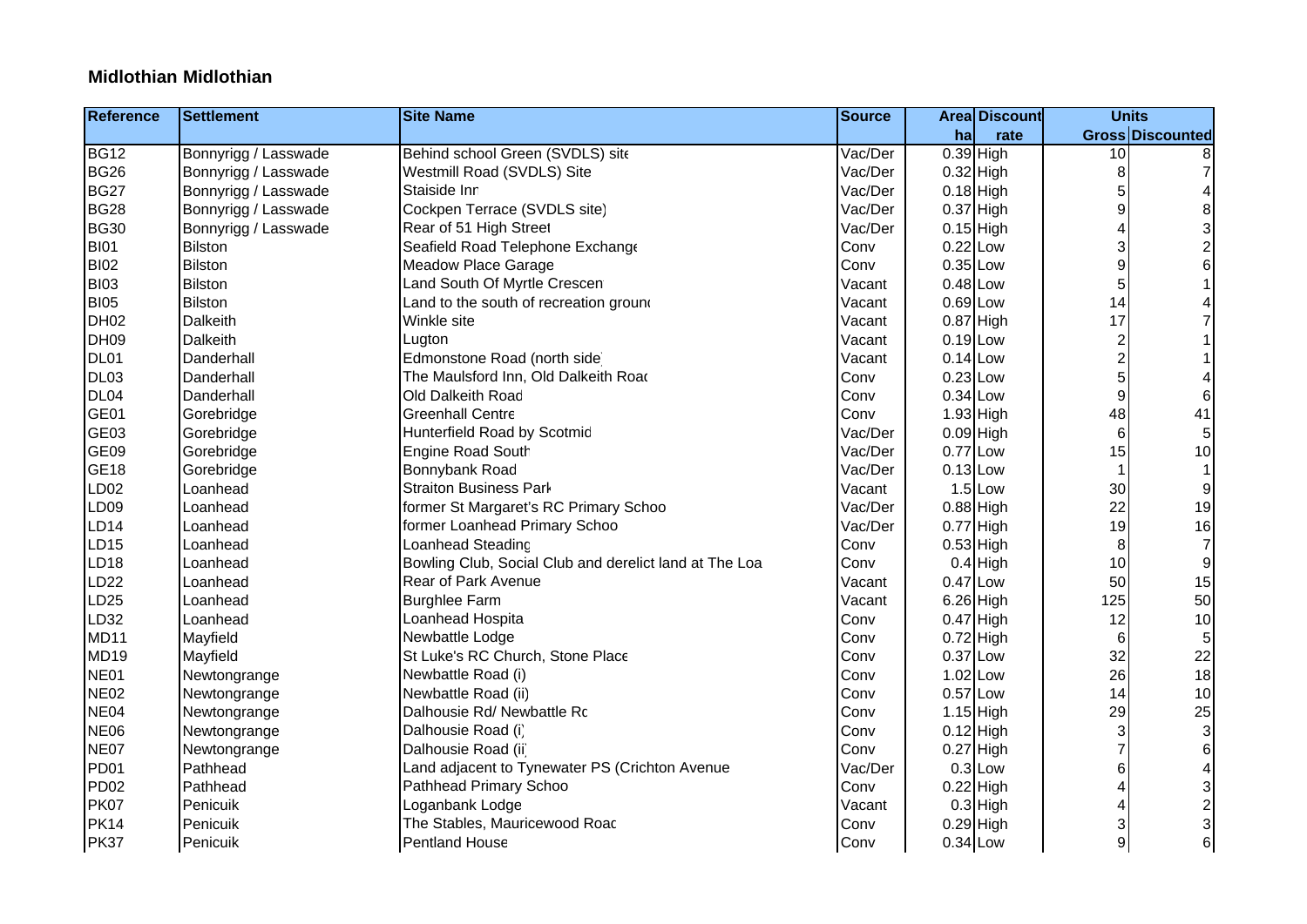#### **Midlothian Midlothian**

| <b>Reference</b> | <b>Settlement</b> | <b>Site Name</b>                                   | lSource |            | <b>Areal Discountl</b> | <b>Units</b> |                         |
|------------------|-------------------|----------------------------------------------------|---------|------------|------------------------|--------------|-------------------------|
|                  |                   |                                                    |         | hal        | rate                   |              | <b>Gross Discounted</b> |
| PK43             | <b>Penicuik</b>   | Craigiebield Crescen                               | Vac/Der |            | $0.45$ High            |              |                         |
| <b>RL03</b>      | <b>IRosewell</b>  | Ferguson Park (to NE of)                           | Vacant  | $0.42$ Low |                        |              |                         |
| RL07             | <b>IRosewell</b>  | Whitehill Road                                     | Vacant  | $0.26$ Low |                        |              |                         |
| <b>RN05</b>      | Roslin            | Roslin Miners' Bowling Green and Clubhouse buildin | Conv    |            | $0.35$ High            |              | 81                      |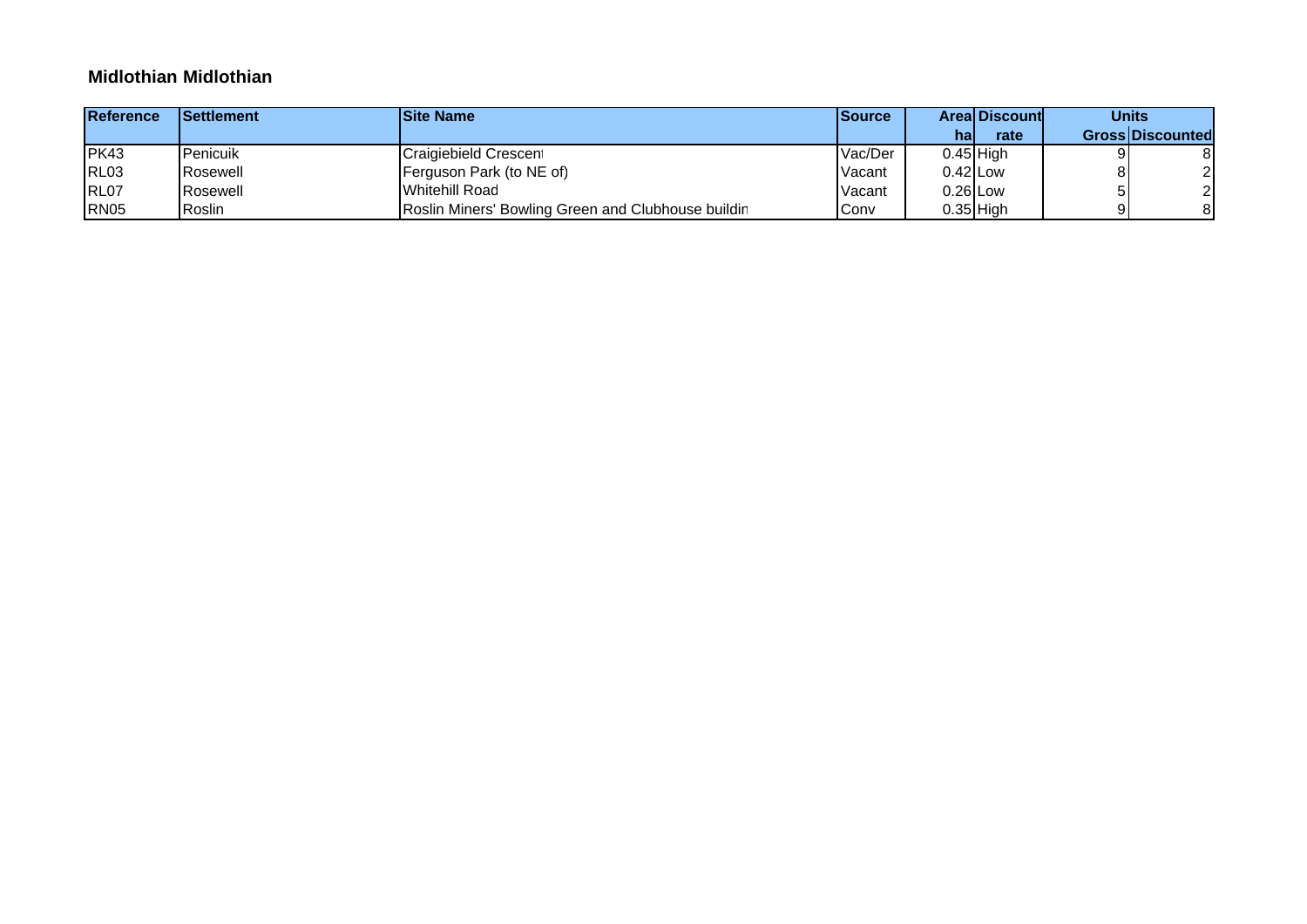| <b>Reference</b> | Settlement                 | <b>Site Name</b>                      | <b>Source</b> |     | <b>Area Discount</b> | <b>Units</b>            |
|------------------|----------------------------|---------------------------------------|---------------|-----|----------------------|-------------------------|
|                  |                            |                                       |               | hal | rate                 | <b>Gross Discounted</b> |
|                  |                            |                                       |               |     |                      |                         |
| GALA039          | Galashiels                 | Netherdale Car Park                   |               | 0.6 |                      | 12                      |
| KELS030          | Kelso                      | <b>East Bowmont Street Car Park</b>   |               | 0.1 |                      | 3                       |
| KELS032          | Kelso                      | Picnic Area car park                  |               | 0.1 |                      | $\overline{c}$          |
| SELK021          | <b>Selkirk</b>             | Weavers Court, Dunsdale Road car park |               | 0.5 |                      | 11                      |
| SELK027          | <b>Selkirk</b>             | West Port car park                    |               | 0.3 |                      | $\,6\,$                 |
| DUNS013          | Duns                       | Newtown Street car park               |               | 0.1 |                      | $\overline{\mathbf{c}}$ |
| KELS012          | Kelso                      | The Knowes car park                   |               | 0.3 |                      | 7                       |
| KELS018          | Kelso                      | Henderson's Car Park                  |               | 0.1 |                      | $\overline{\mathbf{c}}$ |
| EARL005          | Earlston                   | Mill Road Employment Site             |               | 1.9 |                      | 40                      |
| EARL006          | Earlston                   | <b>Station Road Employment Site</b>   |               | 2.4 |                      | 50                      |
| EARL007          | Earlston                   | <b>Turfford Park</b>                  |               | 1.5 |                      | 31                      |
| HAWI038          | Hawick                     | Gala Law employment land              |               | 1.1 |                      | 22                      |
| JEDB012          | Jedburgh                   | Wildcat Wood                          |               | 5.4 |                      | 113                     |
| KELS034          | Kelso                      | Electricity sub station               |               | 0.2 |                      | $\sqrt{5}$              |
| LAUD001          | Lauder                     | Lauder Employment Site                |               | 3.6 |                      | 76                      |
| SELK019          | <b>Selkirk</b>             | Former Ettrick Park Football Ground   |               | 1.6 |                      | 34                      |
| TWEE004          | Tweedbank                  | Tweedbank Ind Estate - south east     |               | 1.4 |                      | 29                      |
| TWEE005          | Tweedbank                  | Tweedbank Ind. Estate - east          |               | 0.5 |                      | 11                      |
| TWEE006          | <b>Newtown St Boswells</b> | Tweedbank Ind. Estate - west I        |               | 0.4 |                      | 9                       |
| TWEE007          | Tweedbank                  | Tweedbank Ind Estate - west II        |               | 0.3 |                      | 6                       |
| GALA015          | Galashiels                 | Galafoot                              |               | 2.7 |                      | 56                      |
| JEDB016          | Jedburgh                   | <b>Briary Bank</b>                    |               | 0.2 |                      | 4                       |
| SELK005          | <b>Selkirk</b>             | Land at Ettrickhaugh Road             |               | 0.7 |                      | 14                      |
| LAUD003          | Lauder                     | Allanbank School Site                 |               | 2.2 |                      | 45                      |
| DUNS014          | Duns                       | Land at Duns Parish Church            |               | 0.3 |                      | $\overline{7}$          |
| JEDB005          | Jedburgh                   | <b>Garden Ground of Brockhirst</b>    |               | 0.3 |                      | $\overline{7}$          |
| JEDB013          | Jedburgh                   | Land at Stone Hill                    |               | 1.4 |                      | 30                      |
| JEDB014          | Jedburgh                   | Land at end of Priors Road            |               | 0.2 |                      | 4                       |
| JEDB018          | Jedburgh                   | The Burn, Lanton Road                 |               | 0.9 |                      | 18                      |
| JEDB019          | Jedburgh                   | Hartrigge Park                        |               | 7.1 |                      | 149                     |
| KELS011          | Kelso                      | Kelso Bridge site                     |               | 2.0 |                      | 42                      |
| KELS016          | Kelso                      | Pinnaclehill IE                       |               | 1.3 |                      | 27                      |
| KELS021          | Kelso                      | <b>Bridgend Park</b>                  |               | 1.4 |                      | 30                      |
| STBO004          | <b>St Boswells</b>         | Main Street I                         |               | 0.4 |                      | 9                       |
| STBO005          | <b>St Boswells</b>         | <b>Main Street II</b>                 |               | 0.5 |                      | 10                      |
| HAWI026          | Hawick                     | Scottish Borders Council Depot        |               | 0.3 |                      | 6                       |
| JEDB017          | Jedburgh                   | Jewellers Wynd                        |               | 0.4 |                      | 8                       |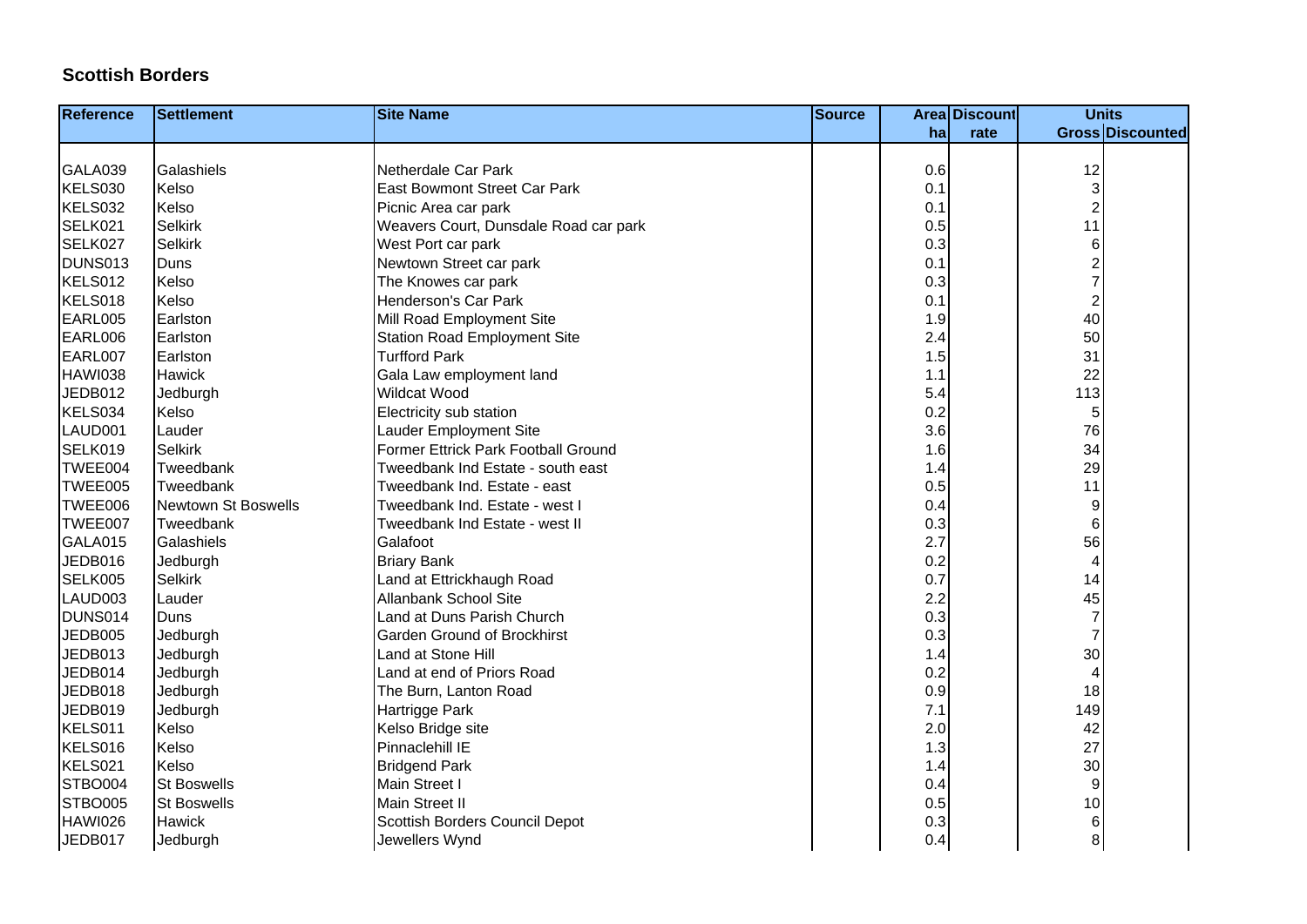| <b>Reference</b> | <b>Settlement</b>          | <b>Site Name</b>                       | Source |     | Area Discount | <b>Units</b>            |
|------------------|----------------------------|----------------------------------------|--------|-----|---------------|-------------------------|
|                  |                            |                                        |        | ha  | rate          | <b>Gross Discounted</b> |
| KELS023          | Kelso                      | Spylaw Road                            |        | 0.4 |               | 8                       |
| KELS024          | Kelso                      | Depot, Spylaw Road                     |        | 0.2 |               | 4                       |
| GALA018          | Galashiels                 | <b>Wood Street</b>                     |        | 0.7 |               | 16                      |
| GALA020          | Galashiels                 | Former Railway line                    |        | 1.8 |               | 37                      |
| GALA021          | Galashiels                 | Land Adjacent ot Wheatlands Mill Lodge |        | 0.1 |               | 3                       |
| GALA026          | Galashiels                 | <b>Huddersfield Street</b>             |        | 0.2 |               | 5                       |
| GALA027          | Galashiels                 | Langhaugh Industrial Estate            |        | 0.2 |               |                         |
| GALA029          | Galashiels                 | <b>Dale Street</b>                     |        | 0.3 |               | 7                       |
| GALA030          | Galashiels                 | Adjacent to Howden                     |        | 0.1 |               | $\overline{\mathbf{c}}$ |
| GALA031          | Galashiels                 | <b>Refuse Tip</b>                      |        | 0.2 |               | 4                       |
| GALA033          | Galashiels                 | Galafoot2                              |        | 0.2 |               | 4                       |
| GALA034          | Galashiels                 | Old Refuse Tip                         |        | 1.1 |               | 24                      |
| GALA044          | Galashiels                 | Netherdale south                       |        | 0.4 |               | $\boldsymbol{9}$        |
| GALA046          | Galashiels                 | Strathmoy                              |        | 0.4 |               | 8                       |
| GALA052          | Galashiels                 | <b>Stirling Street</b>                 |        | 0.7 |               | 15                      |
| HAWI014          | Hawick                     | <b>Gas Works</b>                       |        | 0.7 |               | 15                      |
| HAWI015          | <b>Hawick</b>              | Land west Of Weensland Mill            |        | 0.4 |               | 8                       |
| HAWI016          | <b>Hawick</b>              | <b>Weensland Mill</b>                  |        | 0.5 |               | 10                      |
| HAWI019          | Hawick                     | Land south of Reversible Systems Ltd   |        | 2.4 |               | 51                      |
| HAWI020          | <b>Hawick</b>              | Land west of Longhorn Hardware         |        | 0.3 |               | $6\phantom{1}6$         |
| HAWI021          | Hawick                     | Site adjacent to Jackson Jupp Ltd      |        | 0.2 |               | 5                       |
| HAWI022          | Hawick                     | Land at SBC Depot                      |        | 0.4 |               | $\overline{7}$          |
| HAWI023          | Hawick                     | <b>Hawick Abbatoir</b>                 |        | 1.3 |               | 27                      |
| HAWI024          | <b>Hawick</b>              | Land to rear of H&J Coal               |        | 0.1 |               | $\overline{\mathbf{c}}$ |
| JEDB001          | Jedburgh                   | <b>Back of Shell Garage</b>            |        | 0.2 |               | 4                       |
| JEDB003          | Jedburgh                   | Back of Jedburgh Fire Station          |        | 0.3 |               | $\overline{7}$          |
| LAUD006          | Lauder                     | <b>Refuse Tip</b>                      |        | 1.4 |               | 29                      |
| NEWT008          | <b>Newtown St Boswells</b> | <b>Waverley Place</b>                  |        | 0.3 |               | $\overline{7}$          |
| SELK004          | <b>Selkirk</b>             | Philiphaugh Mill, Ettrickhaugh Road    |        | 1.4 |               | 30                      |
| SELK013          | <b>Selkirk</b>             | Land west of Travis Perkins            |        | 0.8 |               | 17                      |
| SELK014          | <b>Selkirk</b>             | Gap site north of Shepherds Mill       |        | 0.2 |               | 4                       |
| SELK015          | <b>Selkirk</b>             | Land west of Whinefield Mill           |        | 0.6 |               | 14                      |
| SELK016          | <b>Selkirk</b>             | Land at Ettrick Riverside              |        | 1.1 |               | 24                      |
| SELK017          | <b>Selkirk</b>             | Land west of Sewage Works              |        | 1.2 |               | 25                      |
| SELK018          | <b>Selkirk</b>             | <b>Ettrick Mill Business Park</b>      |        | 2.3 |               | 48                      |
| SELK034          | <b>Selkirk</b>             | Land on Rodgers Road                   |        | 0.1 |               | $\overline{c}$          |
| JEDB015          | Jedburgh                   | Land at Bonjedward Hill                |        | 0.6 |               | 12                      |
| JEDB021          | Jedburgh                   | Site at Burn Wynd                      |        | 0.1 |               | $\mathbf{1}$            |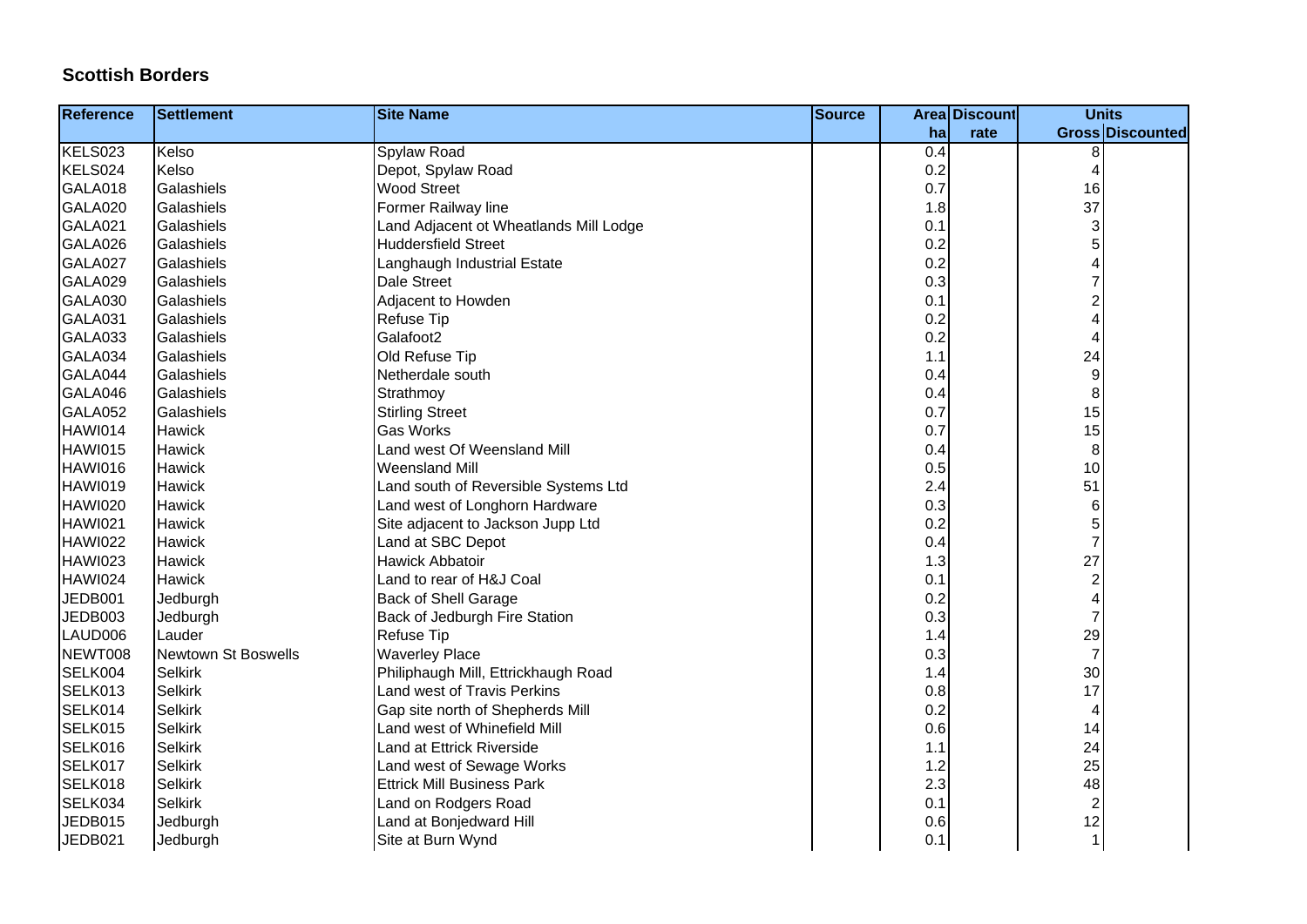| <b>Reference</b> | Settlement     | <b>Site Name</b>                     | Source |                  | Area Discount | <b>Units</b>              |
|------------------|----------------|--------------------------------------|--------|------------------|---------------|---------------------------|
|                  |                |                                      |        | ha               | rate          | <b>Gross Discounted</b>   |
| SELK023          | <b>Selkirk</b> | <b>Manorhill Road</b>                |        | $\overline{0.5}$ |               | 9                         |
| GALA043          | Galashiels     | Easter Langlee Farm                  |        | 3.9              |               | 83                        |
| PEEB007          | Peebles        | <b>Elliots Park</b>                  |        | 0.3              |               |                           |
| DUNS017          | Duns           | Unit 2, Clockmill                    |        | 0.2              |               | 4                         |
| HAWI027          | Hawick         | Former Glenmac Factory               |        | 0.2              |               | 3                         |
| HAWI028          | Hawick         | Teviotdale Windows & Doors Ltd       |        | 0.3              |               | 6                         |
| KELS010          | Kelso          | Abbotsford Grove Allotments          |        | 1.0              |               | 21                        |
| EARL008          | Earlston       | School site                          |        | 5.0              |               | 106                       |
| EYEM011          | Eyemouth       | Former Eyemouth High School          |        | 6.8              |               | 143                       |
| GALA040          | Galashiels     | Vacant building at Kirk Brae         |        | 0.0              |               |                           |
| GALA041          | Galashiels     | Above shops, Channel Street          |        | 0.0              |               |                           |
| HAWI042          | Hawick         | St Margarets & Wilton South Church   |        | 0.0              |               | 1                         |
| NEWT006          | Newtown        | <b>Mills</b>                         |        | 0.6              |               | 12                        |
| NEWT007          | Newtown        | Depot                                |        | 1.3              |               | 27                        |
| SELK035          | <b>Selkirk</b> | Poets Corner                         |        | 0.0              |               | 0                         |
| COLD014          | Coldstream     | Gallowsknowe                         |        | 0.2              |               | 4                         |
| COLD015          | Coldstream     | S of West Lees                       |        | 0.1              |               | 3                         |
| DUNS021          | <b>Duns</b>    | 25 to 27 Newtown Street              |        | 0.1              |               | $\overline{c}$            |
| EARL002          | Earlston       | <b>Halcombe Fields</b>               |        | 0.9              |               | 20                        |
| GALA019          | Galashiels     | South of Buckholm Corner             |        | 0.9              |               | 19                        |
| GALA023          | Galashiels     | <b>Bylands</b>                       |        | 0.2              |               | 4                         |
| GALA035          | Galashiels     | North of Abattior                    |        | 0.7              |               | 15                        |
| GALA045          | Galashiels     | <b>Tweed Road</b>                    |        | 0.9              |               | 19                        |
| GALA047          | Galashiels     | <b>Huddersfield St</b>               |        | 0.2              |               | 4                         |
| GALA048          | Galashiels     | Manse St/Filter Station              |        | 0.5              |               | 11                        |
| GALA051          | Galashiels     | St Aiden's                           |        | 0.2              |               | 4                         |
| HAWI001          | Hawick         | <b>Hawick Cottage Hospital</b>       |        | 1.4              |               | 29                        |
| HAWI003          | <b>Hawick</b>  | Plant Depot & Mill, Slitrig Crescent |        | 1.6              |               | 34                        |
| HAWI004          | Hawick         | Former Hoggs Mill                    |        | 0.1              |               | $\ensuremath{\mathsf{3}}$ |
| HAWI008          | Hawick         | Land behind Borders College          |        | 0.2              |               | $\ensuremath{\mathsf{3}}$ |
| HAWI009          | Hawick         | Knitwear Factory                     |        | 0.5              |               | 11                        |
| HAWI010          | Hawick         | <b>Wilton Mill</b>                   |        | 0.2              |               | $\mathbf 5$               |
| HAWI011          | Hawick         | 32 Commercial Road                   |        | 0.3              |               | $\,6$                     |
| HAWI017          | Hawick         | Factory, Fairhurst Drive             |        | 0.4              |               | 8                         |
| HAWI018          | Hawick         | Land at Fairhurst Drive              |        | 0.2              |               | 3                         |
| HAWI045          | <b>Hawick</b>  | <b>Burnfoot Roadhouse</b>            |        | 0.2              |               | 5                         |
| JEDB027          | Jedburgh       | <b>Howden Drive South</b>            |        | 0.2              |               | 5                         |
| JEDB028          | Jedburgh       | 31 High St                           |        | 0.0              |               |                           |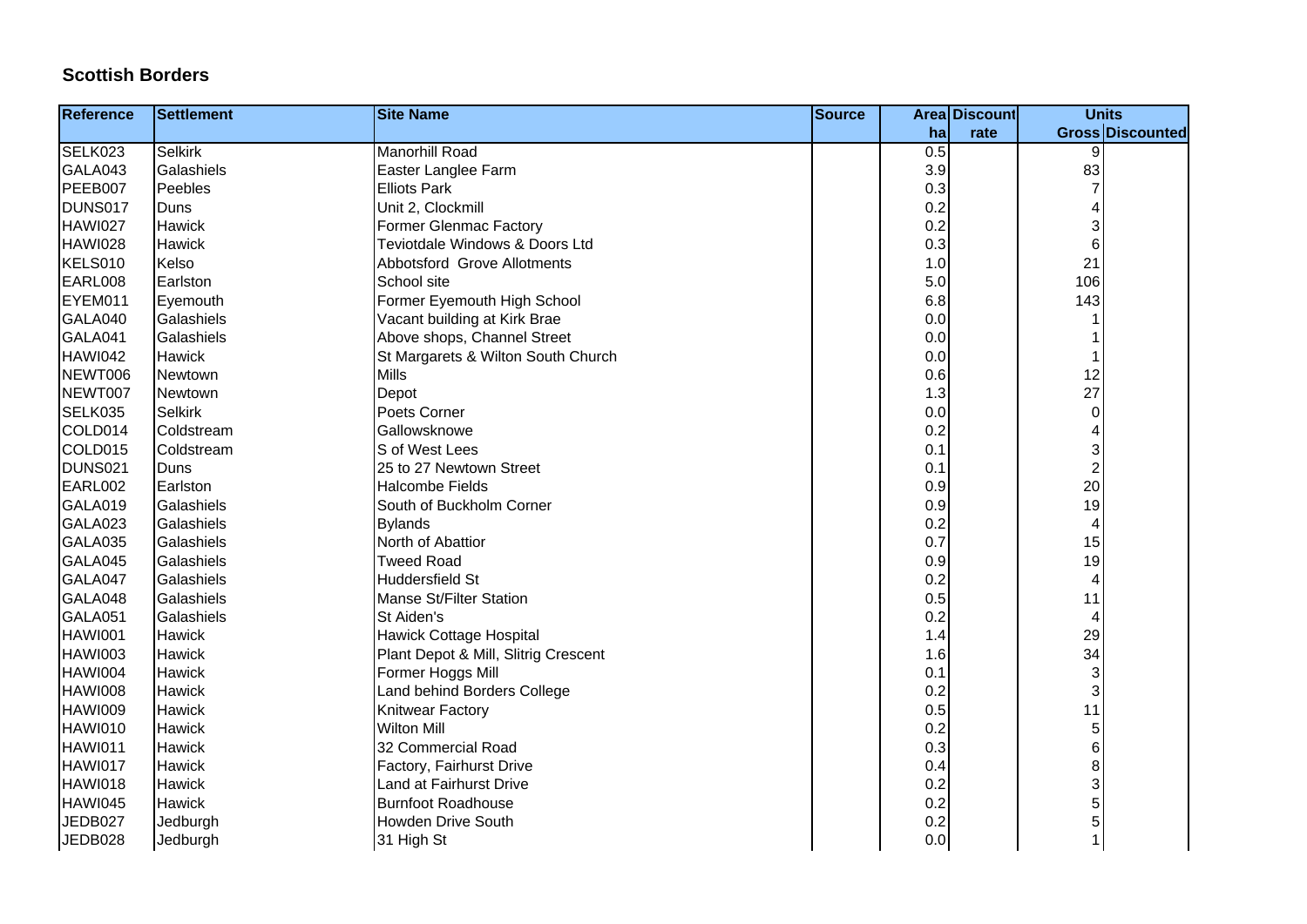| <b>Reference</b> | <b>Settlement</b> | <b>Site Name</b>                        | <b>Source</b> |                  | <b>Area Discount</b> | <b>Units</b>              |
|------------------|-------------------|-----------------------------------------|---------------|------------------|----------------------|---------------------------|
|                  |                   |                                         |               | hal              | rate                 | <b>Gross Discounted</b>   |
| JEDB029          | Jedburgh          | Post Office                             |               | $\overline{0.0}$ |                      | $\Omega$                  |
| KELS013          | Kelso             | <b>Station Road</b>                     |               | 0.6              |                      | 12                        |
| SELK008          | <b>Selkirk</b>    | Land on Kilncroft/Mill Street           |               | 0.1              |                      | 3                         |
| SELK009          | <b>Selkirk</b>    | St Marys Parish Church, Ettrick Terrace |               | 0.1              |                      | 3                         |
| SELK010          | <b>Selkirk</b>    | Land on Chapel Street                   |               | 0.1              |                      | 3                         |
| SELK026          | <b>Selkirk</b>    | Land on Chapel Street II                |               | 0.1              |                      | 3                         |
| SELK030          | <b>Selkirk</b>    | Land at West Port Car Park              |               | 0.0              |                      |                           |
| SELK039          | <b>Selkirk</b>    | Queens Head Inn                         |               | 0.1              |                      | $\overline{\mathbf{c}}$   |
| PEEB006          | Peebles           | Violet Bank - Allocated School Site     |               | 5.0              |                      | 66                        |
| <b>INNE008</b>   | Innerleithen      | Gap site on High Street                 |               | 0.1              |                      | $-2$                      |
| <b>JEDB020</b>   | Jedburgh          | Land on Queen Street                    |               | 0.3              |                      | $-3$                      |
| CHIR001          | Chirnside         | <b>Cheviot Avenue</b>                   |               | 1.7              |                      | $\overline{7}$            |
| CHIR006          | Chirnside         | <b>Erskine Road</b>                     |               | 0.7              |                      |                           |
| COLD004          | Coldstream        | <b>Guards Road</b>                      |               | 0.3              |                      | $\pmb{0}$                 |
| COLD005          | Coldstream        | <b>West Paddock</b>                     |               | 4.8              |                      | 40                        |
| <b>DUNS008</b>   | Duns              | <b>Bridgend 2</b>                       |               | 2.9              |                      | $\ensuremath{\mathsf{3}}$ |
| DUNS009          | Duns              | Berrywell                               |               | 0.2              |                      | $-56$                     |
| <b>DUNS010</b>   | Duns              | <b>Berrywell East</b>                   |               | 3.5              |                      | $\boldsymbol{9}$          |
| DUNS011          | Duns              | <b>Todlaw Road</b>                      |               | 2.5              |                      | 3                         |
| <b>DUNS022</b>   | Duns              | Langton Edge W                          |               | 1.7              |                      | 28                        |
| <b>DUNS023</b>   | Duns              | Langton Edge E                          |               | 2.4              |                      | 38                        |
| EARL003          | Earlston          | <b>Earlston Glebe</b>                   |               | 2.6              |                      | 29                        |
| EARL009          | Earlston          | Mill Road Housing Allocation            |               | 1.9              |                      | 20                        |
| EYEM001          | Eyemouth          | Acredale Farm Cottages                  |               | 5.7              |                      | 34                        |
| EYEM002          | Eyemouth          | Gunsgreenhill Site A                    |               | 2.4              |                      | 5                         |
| EYEM013          | Eyemouth          | Barefoots                               |               | 1.3              |                      | $\overline{7}$            |
| EYEM017          | Eyemouth          | Gillsland                               |               | 2.2              |                      | 23                        |
| <b>GALA001</b>   | Galashiels        | Ryehaugh                                |               | 4.2              |                      | 78                        |
| GALA003          | Galashiels        | <b>Buckholm Corner</b>                  |               | 4.5              |                      | 34                        |
| GALA004          | Galashiels        | <b>Buckholm North</b>                   |               | 8.6              |                      | $\mathbf 0$               |
| GALA006          | Galashiels        | Mossilee                                |               | 2.1              |                      | $-16$                     |
| GALA007          | Galashiels        | <b>Forest Hill</b>                      |               | 2.6              |                      | 5                         |
| GALA008          | Galashiels        | <b>Balmoral Avenue</b>                  |               | 0.5              |                      |                           |
| GALA012          | Galashiels        | Crotchetknowe                           |               | 12.7             |                      | 192                       |
| GALA013          | Galashiels        | South Crotchetknowe                     |               | 1.5              |                      | 17                        |
| GALA014          | Galashiels        | Easter Langlee                          |               | 21.3             |                      | 147                       |
| GALA037          | Galashiels        | <b>Balnakiel Phase 2</b>                |               | 1.2              |                      | 18                        |
| GALA050          | Galashiels        | <b>Ellwyn Terrace</b>                   |               | 1.2              |                      | $-12$                     |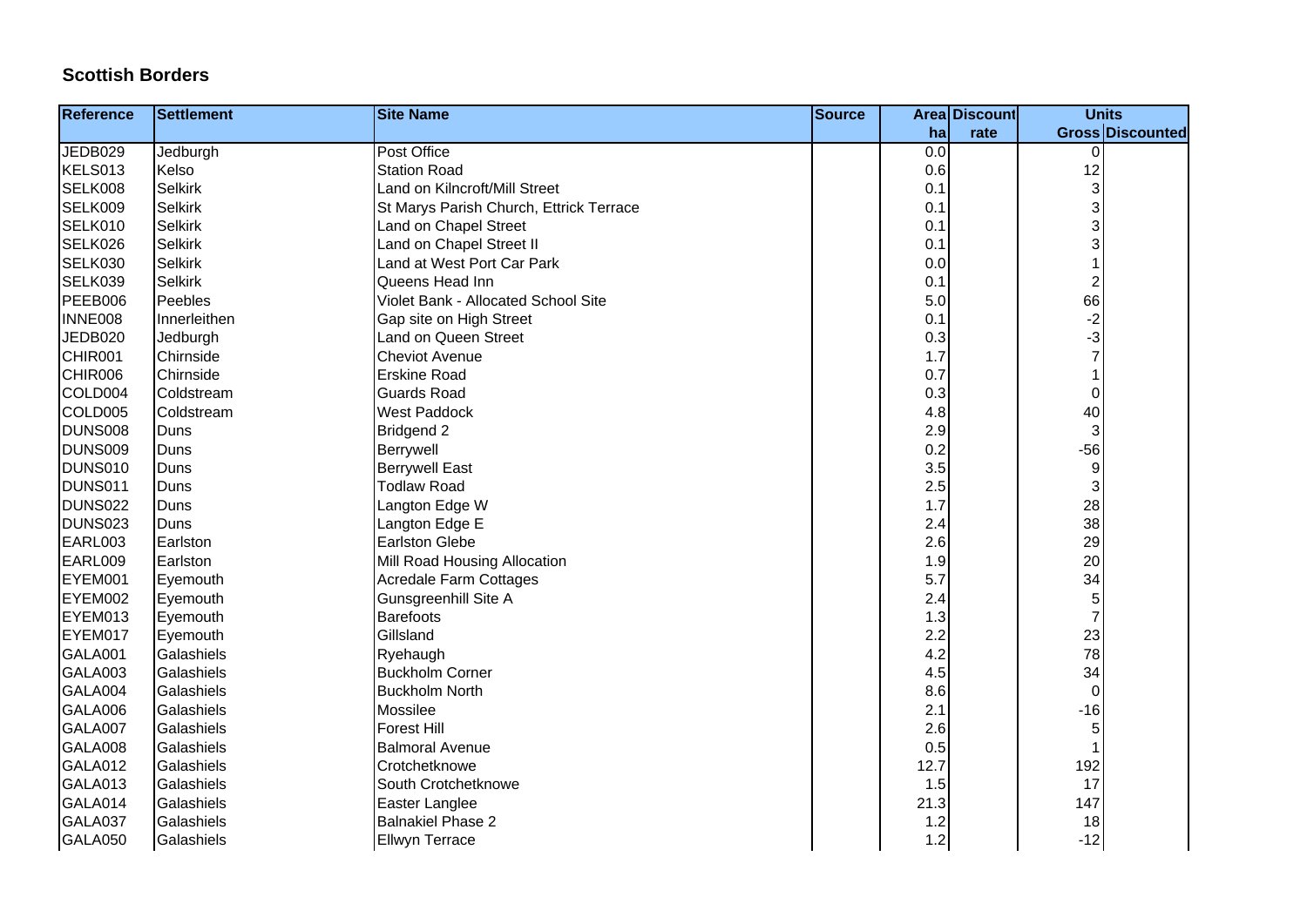| <b>Reference</b> | Settlement         | <b>Site Name</b>                    | <b>Source</b> |         | <b>Area Discount</b> | <b>Units</b>     |                         |
|------------------|--------------------|-------------------------------------|---------------|---------|----------------------|------------------|-------------------------|
|                  |                    |                                     |               | ha      | rate                 |                  | <b>Gross Discounted</b> |
| <b>HAWI030</b>   | <b>Hawick</b>      | Leaburn 2                           |               | 1.6     |                      | -6               |                         |
| <b>HAWI031</b>   | Hawick             | Crumhaughill                        |               | 2.4     |                      | 31               |                         |
| <b>HAWI033</b>   | Hawick             | Summerfield 1                       |               | 1.7     |                      | $-25$            |                         |
| HAWI034          | Hawick             | Summerfield 2                       |               | 2.6     |                      | 15               |                         |
| <b>HAWI035</b>   | Hawick             | Stirches 2                          |               | 2.0     |                      | $\mathbf{1}$     |                         |
| HAWI036          | Hawick             | Gala Law/Guthrie Road               |               | 6.8     |                      | 52               |                         |
| HAWI037          | Hawick             | Galabrae                            |               | 1.9     |                      | 24               |                         |
| <b>HAWI039</b>   | Hawick             | Gala Law land Safeguarding          |               | 4.3     |                      | $-10$            |                         |
| INNE010          | Innerleithen       | <b>Kirklands Lower</b>              |               | 2.0     |                      | 21               |                         |
| INNE011          | Innerleithen       | <b>Kirklands Upper</b>              |               | 3.2     |                      | 33               |                         |
| JEDB006          | Jedburgh           | Sharplaw Road                       |               | 0.5     |                      | $-32$            |                         |
| JEDB008          | Jedburgh           | <b>Howden Drive</b>                 |               | 4.2     |                      | 8                |                         |
| JEDB009          | Jedburgh           | Lochend                             |               | 3.1     |                      | 22               |                         |
| JEDB010          | Jedburgh           | Oxnam Road                          |               | $5.0\,$ |                      | 38               |                         |
| JEDB011          | Jedburgh           | Annefield                           |               | 1.9     |                      | 1                |                         |
| JEDB025          | Jedburgh           | <b>Wildcat Cleugh</b>               |               | 1.7     |                      | 30               |                         |
| KELS001          | Kelso              | Queens House                        |               | 1.6     |                      | 9                |                         |
| KELS003          | Kelso              | <b>Broomlands East</b>              |               | 5.9     |                      | 45               |                         |
| KELS004          | Kelso              | <b>Broomlands North</b>             |               | 5.9     |                      | 44               |                         |
| KELS005          | Kelso              | Rosebank 2                          |               | 1.4     |                      | $\boldsymbol{9}$ |                         |
| KELS007          | Kelso              | <b>Wallacenick 2</b>                |               | 6.1     |                      | $-29$            |                         |
| KELS008          | Kelso              | Wallacenick 3                       |               | 4.4     |                      | $-57$            |                         |
| LAUD004          | Lauder             | Wyndhead II                         |               | 1.2     |                      | -6               |                         |
| MELR001          | Melrose            | <b>Dingleton Hospital</b>           |               | 11.9    |                      | 135              |                         |
| MELR002          | Melrose            | The Croft                           |               | 2.5     |                      | 27               |                         |
| NEWT002          | Newtown            | Melrose Road                        |               | 4.2     |                      | 21               |                         |
| NEWT003          | Newtown            | Sergeants Park II                   |               | 2.0     |                      | 12               |                         |
| PEEB003          | Peebles            | Whitehaugh                          |               | 9.9     |                      | 102              |                         |
| PEEB004          | Peebles            | Glen Crescent/ Bonnington Road      |               | 8.2     |                      | 127              |                         |
| SELK001          | <b>Selkirk</b>     | <b>Linglie Road</b>                 |               | 2.2     |                      | 17               |                         |
| SELK002          | <b>Selkirk</b>     | Linglie Road II                     |               | 0.3     |                      | -3               |                         |
| SELK029          | <b>Selkirk</b>     | Linglie Road/Bridge Street          |               | 0.6     |                      | 4                |                         |
| SELK036          | <b>Selkirk</b>     | <b>Hillside Terrace</b>             |               | 1.0     |                      | -3<br>-2         |                         |
| TWEE003          | Tweedbank          | <b>Killie Holes</b>                 |               | 0.9     |                      |                  |                         |
| WEST001          | <b>West Linton</b> | School Brae                         |               | 0.4     |                      | $-1$             |                         |
| WEST003          | <b>West Linton</b> | Robinsland                          |               | 2.3     |                      | $\boldsymbol{2}$ |                         |
| EYEM008          | Eyemouth           | <b>Gunsgreenhill Housing Site B</b> |               | 8.0     |                      | 58               |                         |
| EYEM009          | Eyemouth           | Gunsgreenhill Housing Site C        |               | 4.7     |                      | 29               |                         |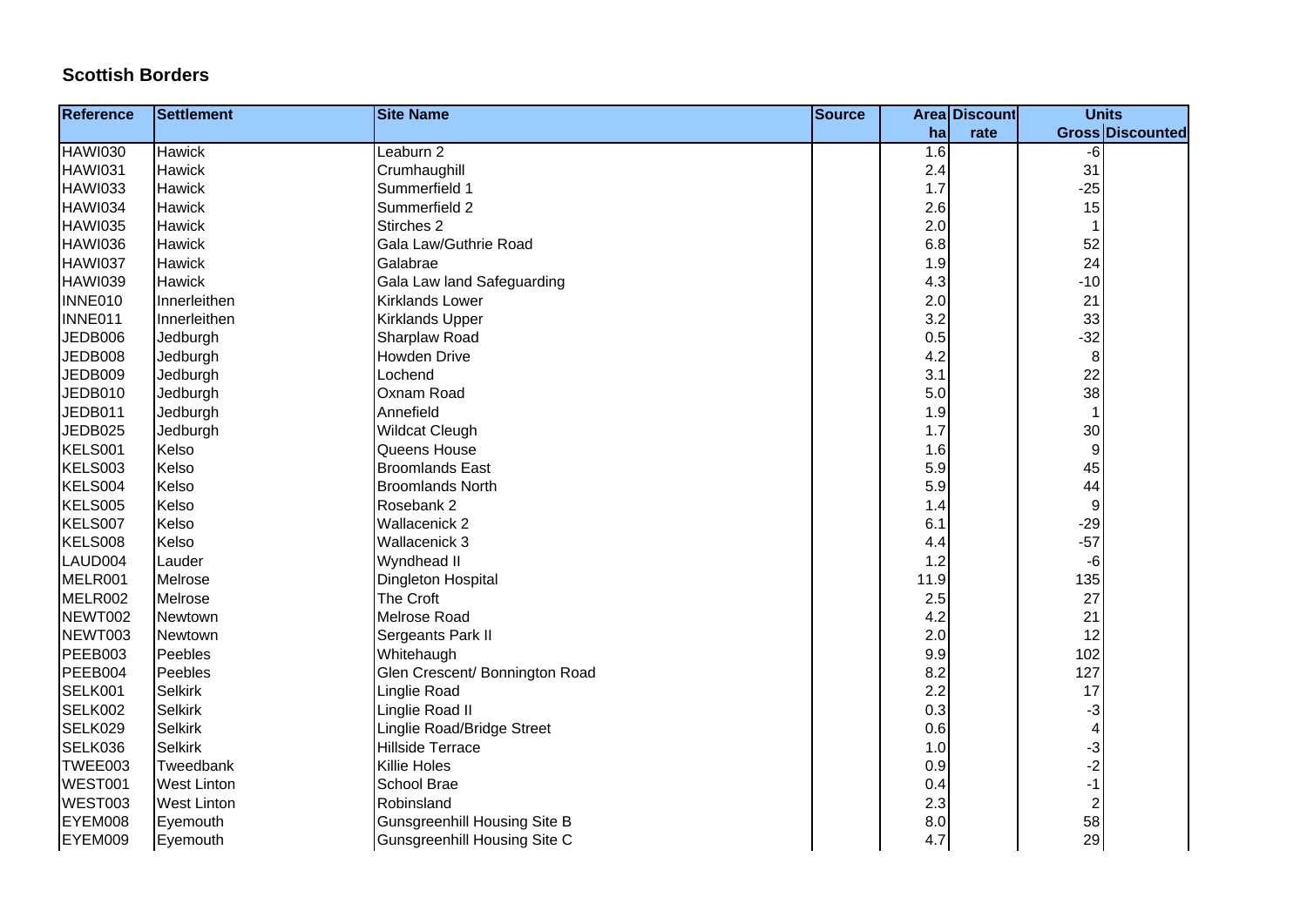| <b>Reference</b> | <b>Settlement</b>   | <b>Site Name</b>                         | <b>Source</b> |     | Area Discount | <b>Units</b>            |                         |
|------------------|---------------------|------------------------------------------|---------------|-----|---------------|-------------------------|-------------------------|
|                  |                     |                                          |               | ha  | rate          |                         | <b>Gross Discounted</b> |
| EYEM010          | Eyemouth            | <b>Gunsgreenhill Mixed Use</b>           |               | 6.3 |               | $\overline{32}$         |                         |
| NEWT001          | Newtown             | <b>Auction Mart</b>                      |               | 9.0 |               | 39                      |                         |
| COLD006          | Coldstream          | Duns Road                                |               | 0.6 |               | 5                       |                         |
| COLD007          | Coldstream          | Lees Farm Mill                           |               | 1.1 |               | 12                      |                         |
| GALA049          | Galashiels          | <b>Borders College</b>                   |               | 2.1 |               | 23                      |                         |
| DUNS001          | Duns                | <b>Clockmills Hatchery</b>               |               | 0.9 |               | 12                      |                         |
| EYEM014          | Eyemouth            | <b>Eyemouth Mill</b>                     |               | 0.1 |               | -6                      |                         |
| JEDB004          | Jedburgh            | Site at Builders Yard, Exchange Street   |               | 0.2 |               | $\mathsf 0$             |                         |
| DUNS012          | <b>Duns</b>         | Berwickshire High School                 |               | 6.5 |               | 87                      |                         |
| GALA002          | Galashiels          | Plumtreehall Brae                        |               | 1.8 |               | 22                      |                         |
| KELS028          | Kelso               | <b>Derelict Bus Depot</b>                |               | 0.2 |               | $\mathbf 0$             |                         |
| PEEB010          | Peebles             | SBC Depot Site, Dovecote Road/ George St |               | 1.0 |               | $\pmb{0}$               |                         |
| PEEB011          | Peebles             | Workshops, Dovecot Road                  |               | 0.3 |               | $\pmb{0}$               |                         |
| PEEB012          | Peebles             | <b>Techauto Site</b>                     |               | 0.4 |               | $-27$                   |                         |
| COLD002          | Coldstream          | Former Refuse Tip                        |               | 0.3 |               | 3                       |                         |
| COLD003          | Coldstream          | <b>Trafalgar House</b>                   |               | 0.5 |               | 5                       |                         |
| GALA025          | Galashiels          | Site of former Burns Building            |               | 0.1 |               | $-13$                   |                         |
| GALA036          | Galashiels          | Adjacent to Bucceleuch Printers          |               | 2.8 |               | 39                      |                         |
| GALA053          | Galashiels          | Windyknowe Road                          |               | 0.2 |               | 0                       |                         |
| INNE012          | Innerleithen        | Peebles Road                             |               | 0.4 |               | $-11$                   |                         |
| KELS031          | Kelso               | 8 East Bowmont St                        |               | 0.0 |               | $-6$                    |                         |
| LAUD007          | Lauder              | <b>Burnmill</b>                          |               | 0.2 |               | -6                      |                         |
| NEWT009          | Newtown St Boswells | <b>Bow Butts</b>                         |               | 0.2 |               | $\overline{\mathbf{c}}$ |                         |
| NEWT010          | Newtown St Boswells | Balgownie                                |               | 0.9 |               | 15                      |                         |
| SELK003          | <b>Selkirk</b>      | Philiphaugh Farm Steading                |               | 1.8 |               | $\mathbf 5$             |                         |
| GALA038          | Galashiels          | Ladhope Vale Car Park                    |               | 0.1 |               | 3                       |                         |
| SELK028          | <b>Selkirk</b>      | Scotts Place car park                    |               | 0.1 |               | 3                       |                         |
| KELS027          | Kelso               | Somerfield Car Park                      |               | 0.2 |               | 3                       |                         |
| CHIR005          | Chirnside           | Land adjacent to Ambulance Station       |               | 0.6 |               | 13                      |                         |
| COLD010          | Coldstream          | Land on Hill View                        |               | 0.3 |               | $\overline{7}$          |                         |
| COLD012          | Coldstream          | Hillview Industrial Estate 1             |               | 0.1 |               | 3                       |                         |
| COLD013          | Coldstream          | Hillview Industrial Estate 2             |               | 0.2 |               | 5                       |                         |
| DUNS018          | Duns                | Peelrig Farm                             |               | 3.6 |               | 76                      |                         |
| DUNS024          | Duns                | Cheeklaw 13                              |               | 0.3 |               | 6                       |                         |
| DUNS025          | Duns                | Cheeklaw 10                              |               | 0.1 |               | 1                       |                         |
| DUNS026          | Duns                | Cheeklaw 3                               |               | 0.6 |               | 12                      |                         |
| EYEM007          | Eyemouth            | Hawk's Nest                              |               | 2.3 |               | 48                      |                         |
| EYEM018          | Eyemouth            | Eyemouth Industrial Estate 2             |               | 0.8 |               | 16                      |                         |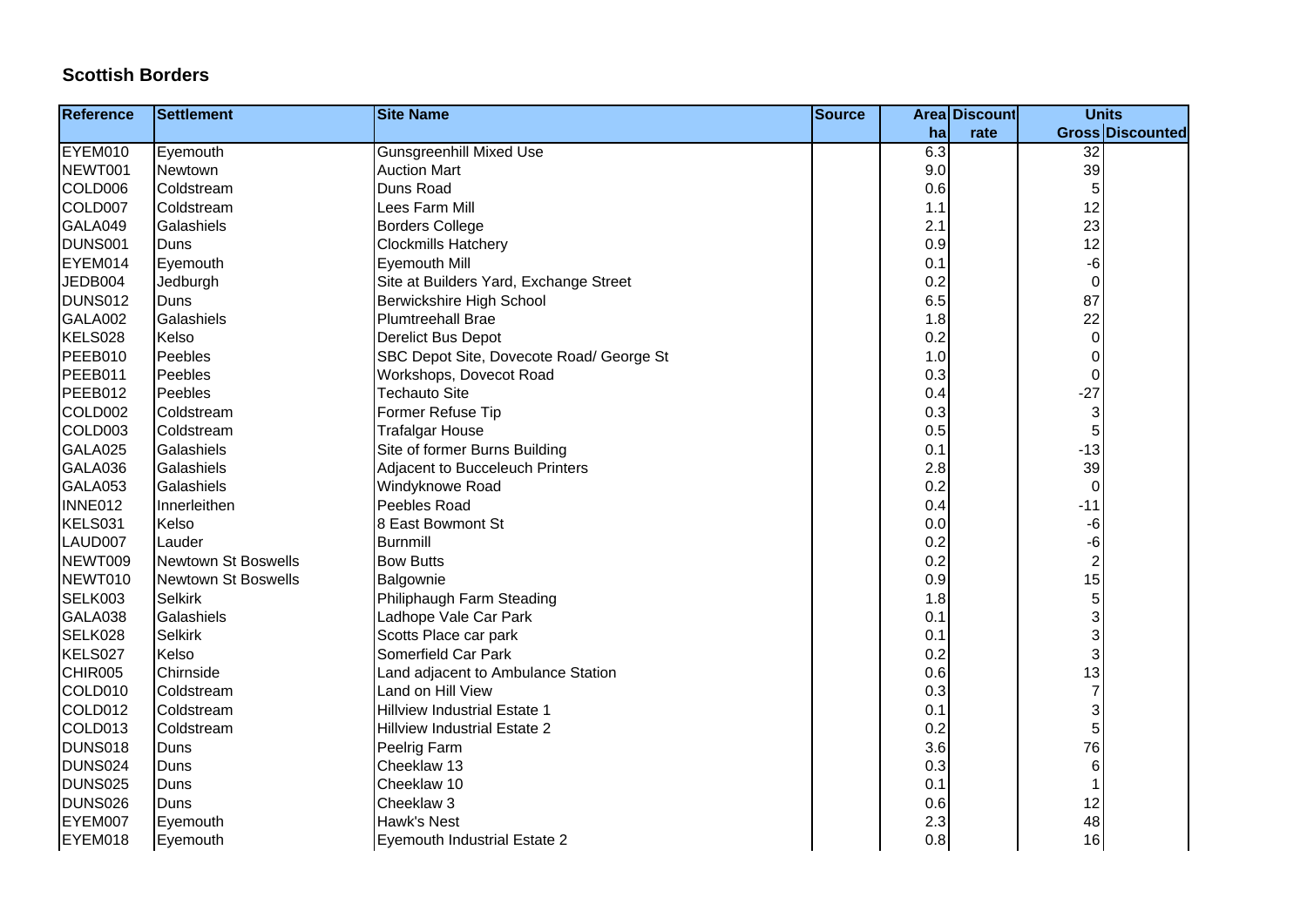| <b>Reference</b> | <b>Settlement</b>  | <b>Site Name</b>                               | <b>Source</b> |     | Area Discount | <b>Units</b>     |                         |
|------------------|--------------------|------------------------------------------------|---------------|-----|---------------|------------------|-------------------------|
|                  |                    |                                                |               | ha  | rate          |                  | <b>Gross Discounted</b> |
| <b>INNE009</b>   | Innerleithen       | <b>Traquair Road</b>                           |               | 2.0 |               | 41               |                         |
| KELS035          | Kelso              | <b>Pinnacle Hill Extension</b>                 |               | 5.6 |               | 117              |                         |
| PEEB005          | Peebles            | Southpark Employment Site                      |               | 9.0 |               | 190              |                         |
| PEEB008          | Peebles            | <b>Cavalry Park</b>                            |               | 6.3 |               | 132              |                         |
| WEST005          | <b>West Linton</b> | Deanfoot Road Employment                       |               | 0.7 |               | 14               |                         |
| EYEM016          | Eyemouth           | <b>Gunsgreenhill Employment</b>                |               | 6.3 |               | 132              |                         |
| EYEM005          | Eyemouth           | <b>Acredale Industrial Estate 5</b>            |               | 1.3 |               | 28               |                         |
| WEST002          | <b>West Linton</b> | Deanfoot Road School Site                      |               | 2.1 |               | 44               |                         |
| CHIR002          | Chirnside          | Land on Windram Road                           |               | 0.2 |               | 4                |                         |
| CHIR004          | Chirnside          | Land on Crosshill                              |               | 0.5 |               | 10               |                         |
| COLD008          | Coldstream         | Land beside Wester Park                        |               | 0.4 |               | 9                |                         |
| COLD011          | Coldstream         | Home Park                                      |               | 2.9 |               | 61               |                         |
| DUNS004          | Duns               | West of Cheeklaw Industrial estate             |               | 1.2 |               | 24               |                         |
| <b>DUNS007</b>   | Duns               | Springfield Drive                              |               | 0.7 |               | 15               |                         |
| <b>DUNS015</b>   | Duns               | <b>Teindhill Green</b>                         |               | 0.2 |               | 5                |                         |
| EYEM012          | Eyemouth           | Seafield                                       |               | 0.2 |               | 3                |                         |
| KELS026          | Kelso              | South Knowes                                   |               | 0.1 |               | $\boldsymbol{2}$ |                         |
| SELK024          | <b>Selkirk</b>     | Land to west of Linglie Road                   |               | 3.3 |               | $70\,$           |                         |
| <b>STBO001</b>   | <b>St Boswells</b> | <b>Orchard Park</b>                            |               | 0.3 |               | $\overline{7}$   |                         |
| STBO003          | <b>St Boswells</b> | Site near Braehead House                       |               | 0.4 |               | 8                |                         |
| GALA011          | Galashiels         | Grange                                         |               | 0.9 |               | 18               |                         |
| GALA016          | Galashiels         | Heriot-Watt halls of residence                 |               | 3.2 |               | 68               |                         |
| KELS025          | Kelso              | Mayfield Garden Centre                         |               | 1.3 |               | 27               |                         |
| CHIR011          | Chirnside          | Berwick Road 3                                 |               | 0.9 |               | 18               |                         |
| KELS022          | Kelso              | Keltek                                         |               | 2.0 |               | 43               |                         |
| GALA010          | Galashiels         | Roxburgh Street                                |               | 0.8 |               | 18               |                         |
| <b>HAWI040</b>   | Hawick             | Old Swimming Baths                             |               | 0.1 |               | $\boldsymbol{2}$ |                         |
| <b>HAWI041</b>   | Hawick             | Victoria Steam Laundry                         |               | 0.2 |               | 4                |                         |
| JEDB022          | Jedburgh           | Land on Edinburgh Road                         |               | 0.3 |               | 6                |                         |
| KELS029          | Kelso              | Former Trinity North Church of Scotland        |               | 0.2 |               | 3                |                         |
| KELS033          | Kelso              | Telephone Exchange                             |               | 0.1 |               | 3                |                         |
| PEEB013          | Peebles            | Site North East of North Street                |               | 0.2 |               | 5                |                         |
| WEST006          | West Linton        | Builders Yard, Deanfoot Road                   |               | 0.1 |               | 1                |                         |
| <b>DUNS005</b>   | Duns               | North of Pearsons Coal Yard                    |               | 1.7 |               | 35               |                         |
| COLD001          | Coldstream         | Land at Hirsel Golf Course                     |               | 0.2 |               | 4                |                         |
| <b>DUNS006</b>   | Duns               | Land at site 1, station road industrial estate |               | 0.4 |               | 8                |                         |
| DUNS016          | Duns               | Site adj to Farne Salmon                       |               | 0.3 |               | 5                |                         |
| EYEM003          | Eyemouth           | Acredale Industrial Estate 3                   |               | 0.4 |               | 9                |                         |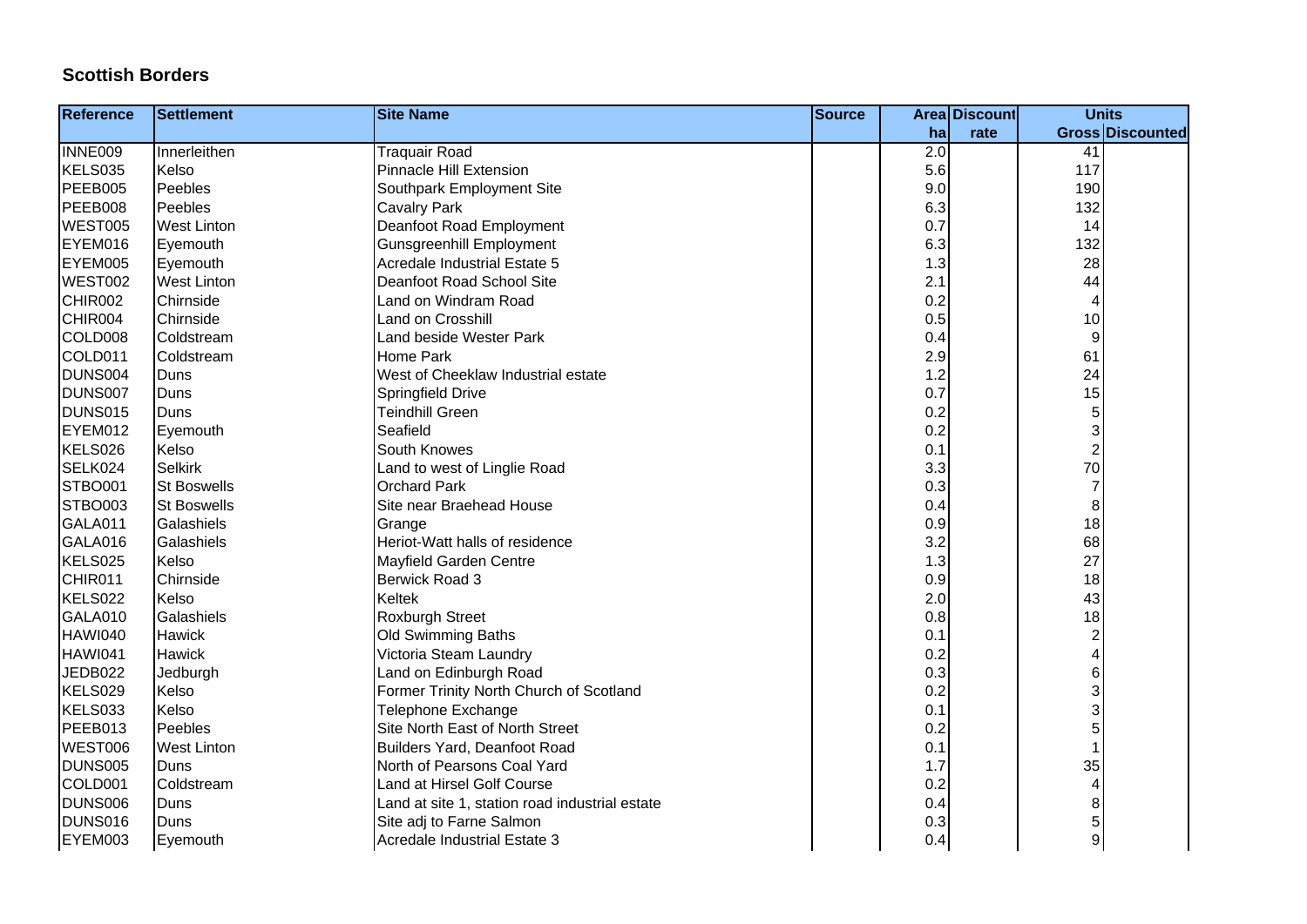| <b>Reference</b> | Settlement    | <b>Site Name</b>                        | <b>Source</b> |                  | Areal Discount |    | <b>Units</b>            |
|------------------|---------------|-----------------------------------------|---------------|------------------|----------------|----|-------------------------|
|                  |               |                                         |               | hal              | rate           |    | <b>Gross Discounted</b> |
| EYEM004          | Eyemouth      | Acredale Industrial Estate 4            |               | 1.3 <sub>1</sub> |                | 27 |                         |
| EYEM006          | Eyemouth      | Gas Holder station, Paxton Terrace      |               | 0.1              |                |    |                         |
| HAWI005          | <b>Hawick</b> | <b>Disused Railway Land</b>             |               | 0.5              |                | 11 |                         |
| HAWI006          | Hawick        | Ladylaw Mill                            |               | 0.3              |                |    |                         |
| HAWI007          | <b>Hawick</b> | Teviotdale Harriers Club, Bath Street   |               | 0.2              |                |    |                         |
| HAWI012          | Hawick        | Land on Mansfield Road                  |               | 0.2              |                |    |                         |
| HAWI013          | <b>Hawick</b> | <b>Mansfield Gardens</b>                |               | 0.3              |                |    |                         |
| HAWI044          | <b>Hawick</b> | Site at Victoria Road                   |               | 0.2              |                |    |                         |
| HAWI046          | Hawick        | Garage at Commercial Road               |               | 0.4              |                | 8  |                         |
| INNE003          | Innerleithen  | Land adjacent to Station House          |               | 0.5              |                | 11 |                         |
| INNE004          | Innerleithen  | Land south east of Unit 2 Waverley Mill |               | 0.8              |                | 17 |                         |
| IINNE005         | Innerleithen  | <b>IFormer Gas Works</b>                |               | 0.1              |                |    |                         |
| JEDB002          | Jedburgh      | <b>Riverside Mill</b>                   |               | 0.2              |                |    |                         |
| JEDB026          | Jedburgh      | <b>Builders Yard</b>                    |               | 1.0 <sub>1</sub> |                | 21 |                         |
| PEEB001          | Peebles       | Adjacent South Park                     |               | 0.2              |                |    |                         |
| <b>ISELK037</b>  | Selkirk       | <b>Sentry Site</b>                      |               | 0.8              |                | 16 |                         |
| SELK038          | Selkirk       | <b>Station Road Site</b>                |               | 0.5              |                | 10 |                         |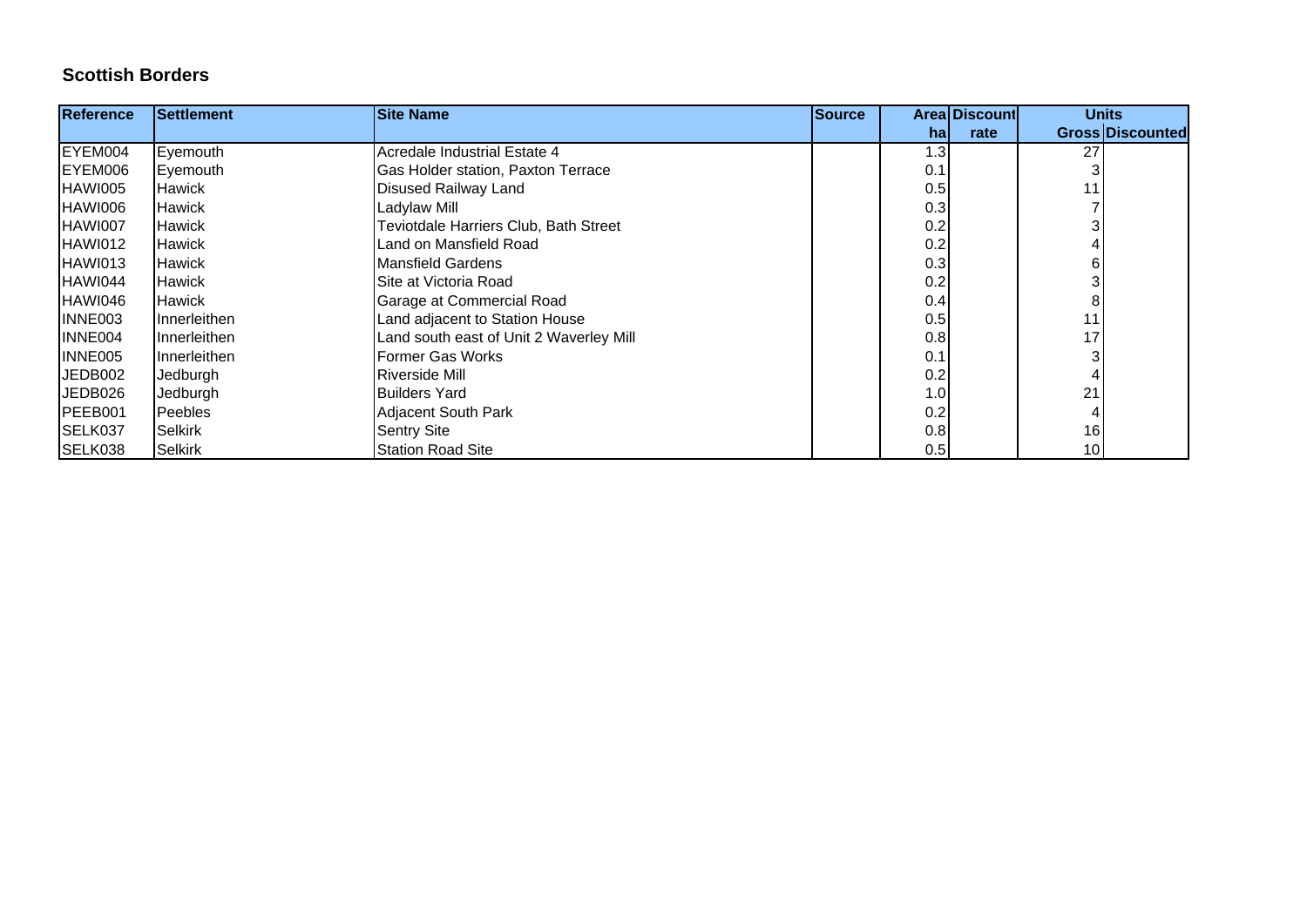| <b>Reference</b>   | <b>Settlement</b> | <b>Site Name</b>                                | <b>Source</b> |     | <b>Area Discount</b> | <b>Units</b> |                                       |
|--------------------|-------------------|-------------------------------------------------|---------------|-----|----------------------|--------------|---------------------------------------|
|                    |                   |                                                 |               | ha  | rate                 |              | Gross Discounted                      |
| ADW <sub>1</sub>   | <b>ADDIEWELL</b>  | <b>Church Street (North)</b>                    | Vac/Der       | 0.2 | Low                  | 9            |                                       |
| ADW <sub>2</sub>   | <b>ADDIEWELL</b>  | Blackburn Road (Former Church)                  | Vac/Der       | 0.2 | High                 | 9            | 7                                     |
| ADW <sub>3</sub>   | <b>ADDIEWELL</b>  | Depot, Station Road (South)                     |               | 2.4 | Zero                 | 70           | $\pmb{0}$                             |
| ADW 4              | <b>ADDIEWELL</b>  | Depot, Station Road (North)                     |               | 1.8 | Zero                 | 45           | $\mathbf 0$                           |
| ADW <sub>5</sub>   | <b>ADDIEWELL</b>  | Meadowhead Crescent (North)                     | Vac           | 3.2 | Low                  | 60           | 18                                    |
| ADW 6              | <b>ADDIEWELL</b>  | Loganlea Place                                  | Intens        | 0.1 | High                 | 3            | $\overline{c}$                        |
| ARM <sub>1</sub>   | <b>ARMADALE</b>   | Drove Road Park                                 | Vac           | 2.6 | Low                  | 80           | 24                                    |
| <b>ARM 10</b>      | <b>ARMADALE</b>   | Armadale Stadium                                | Intens        | 3.3 | High                 | 80           | 68                                    |
| <b>ARM 11</b>      | <b>ARMADALE</b>   | South Street (Social Club)                      |               | 0.2 | Zero                 | 5            | $\pmb{0}$                             |
| <b>ARM 12</b>      | <b>ARMADALE</b>   | South Street (Bowling Club)                     |               | 0.3 | Zero                 | 8            | $\mathbf 0$                           |
| <b>ARM 13</b>      | <b>ARMADALE</b>   | Marches Drive / Ferrier Crescent (Garage Court) | Intens        | 0.4 | High                 | 20           | 17                                    |
| <b>ARM 14</b>      | <b>ARMADALE</b>   | McNeil Crescent (Garage Court)                  | Intens        | 0.3 | Low                  | 6            | 4                                     |
| ARM <sub>2</sub>   | <b>ARMADALE</b>   | North Street (Former Gas Holder)                |               | 2.1 | Zero                 | 60           | $\pmb{0}$                             |
| ARM <sub>3</sub>   | <b>ARMADALE</b>   | McNeil Crescent (Former Telephone Exchange)     | Vac/Der       | 0.2 | Low                  | 5            |                                       |
| ARM 4              | <b>ARMADALE</b>   | <b>East Main Street</b>                         |               | 0.2 | Zero                 | 5            | $\begin{array}{c} 3 \\ 0 \end{array}$ |
| ARM <sub>5</sub>   | <b>ARMADALE</b>   | <b>North Street</b>                             | Vac/Der       | 0.0 | Low                  | 4            | 3                                     |
| ARM <sub>6</sub>   | <b>ARMADALE</b>   | Mill Road                                       |               | 0.5 | Zero                 | 10           | 0                                     |
| ARM <sub>7</sub>   | <b>ARMADALE</b>   | <b>Birkdale Park</b>                            | Vac           | 0.5 | Low                  | 15           | 5                                     |
| ARM <sub>8</sub>   | <b>ARMADALE</b>   | Wotherspoon Crescent                            | Vac           | 0.8 | High                 | 15           | 6                                     |
| ARM <sub>9</sub>   | <b>ARMADALE</b>   | Wood Park, South Street                         | Vac/Der       | 0.1 | Low                  | 6            | 4                                     |
| <b>BATH1</b>       | <b>BATHGATE</b>   | Land adjacent to Primary Care Centre            | Vac/Der       | 0.3 | High                 | 10           | 8                                     |
| BATH 10            | <b>BATHGATE</b>   | St David's House                                |               | 0.4 | Zero                 | 16           | 0                                     |
| BATH 11            | <b>BATHGATE</b>   | Council Depot, Waverley Street                  | Intens        | 0.3 | Low                  | 10           | $\overline{7}$                        |
| BATH <sub>12</sub> | <b>BATHGATE</b>   | Glasgow Road (Adult Learning Centre)            | Intens        | 0.1 | Low                  | 6            | 4                                     |
| BATH <sub>13</sub> | <b>BATHGATE</b>   | <b>Wallace Road</b>                             |               | 1.5 | Zero                 | 50           | 0                                     |
| <b>BATH 14</b>     | <b>BATHGATE</b>   | Philip Avenue, Boghall                          | Intens        | 0.1 | Low                  | 4            | 3                                     |
| <b>BATH 15</b>     | <b>BATHGATE</b>   | Marina Road, Boghall                            | Intens        | 0.2 | Low                  | 6            | 4                                     |
| BATH 16            | <b>BATHGATE</b>   | <b>Balbardie Crescent</b>                       |               | 0.2 | Zero                 |              | 0                                     |
| <b>BATH 17</b>     | <b>BATHGATE</b>   | <b>Dundas Street</b>                            | Intens        | 0.1 | Low                  | 5            | 3                                     |
| BATH 18            | <b>BATHGATE</b>   | Charles Crescent, Boghall                       | Intens        | 0.1 | Low                  | 4            | 3                                     |
| <b>BATH 19</b>     | <b>BATHGATE</b>   | <b>Bathgate Foundry</b>                         |               | 0.8 | Zero                 | 25           | 0                                     |
| <b>BATH2</b>       | <b>BATHGATE</b>   | Glasgow Road (Showground site)                  |               | 1.2 | Zero                 | 45           | $\mathbf 0$                           |
| <b>BATH3</b>       | <b>BATHGATE</b>   | Whitburn Road (Former Abbatoir)                 | Vac/Der       | 2.0 | High                 | 60           | 51                                    |
| <b>BATH4</b>       | <b>BATHGATE</b>   | Torphican Road (East)                           | Vac           | 0.5 | Low                  | 15           | 4                                     |
| <b>BATH 5</b>      | <b>BATHGATE</b>   | <b>Whitburn Road</b>                            |               | 0.7 | Zero                 | 10           | $\pmb{0}$                             |
| BATH <sub>6</sub>  | <b>BATHGATE</b>   | Mid Street (Former Swimming Pool)               | Intens        | 0.2 | High                 | 10           | 8                                     |
| <b>BATH7</b>       | <b>BATHGATE</b>   | Guildiehaugh Depot                              | Intens        | 3.7 | Low                  | 50           | 35                                    |
| <b>BATH 8</b>      | <b>BATHGATE</b>   | Recreation Ground, Guildiehaugh                 | Vac           | 0.8 | Low                  | 15           | $\overline{\mathbf{4}}$               |
| <b>BATH 9</b>      | <b>BATHGATE</b>   | Land adjacent to Quintiles                      | Vac           | 1.9 | Low                  | 50           | 15                                    |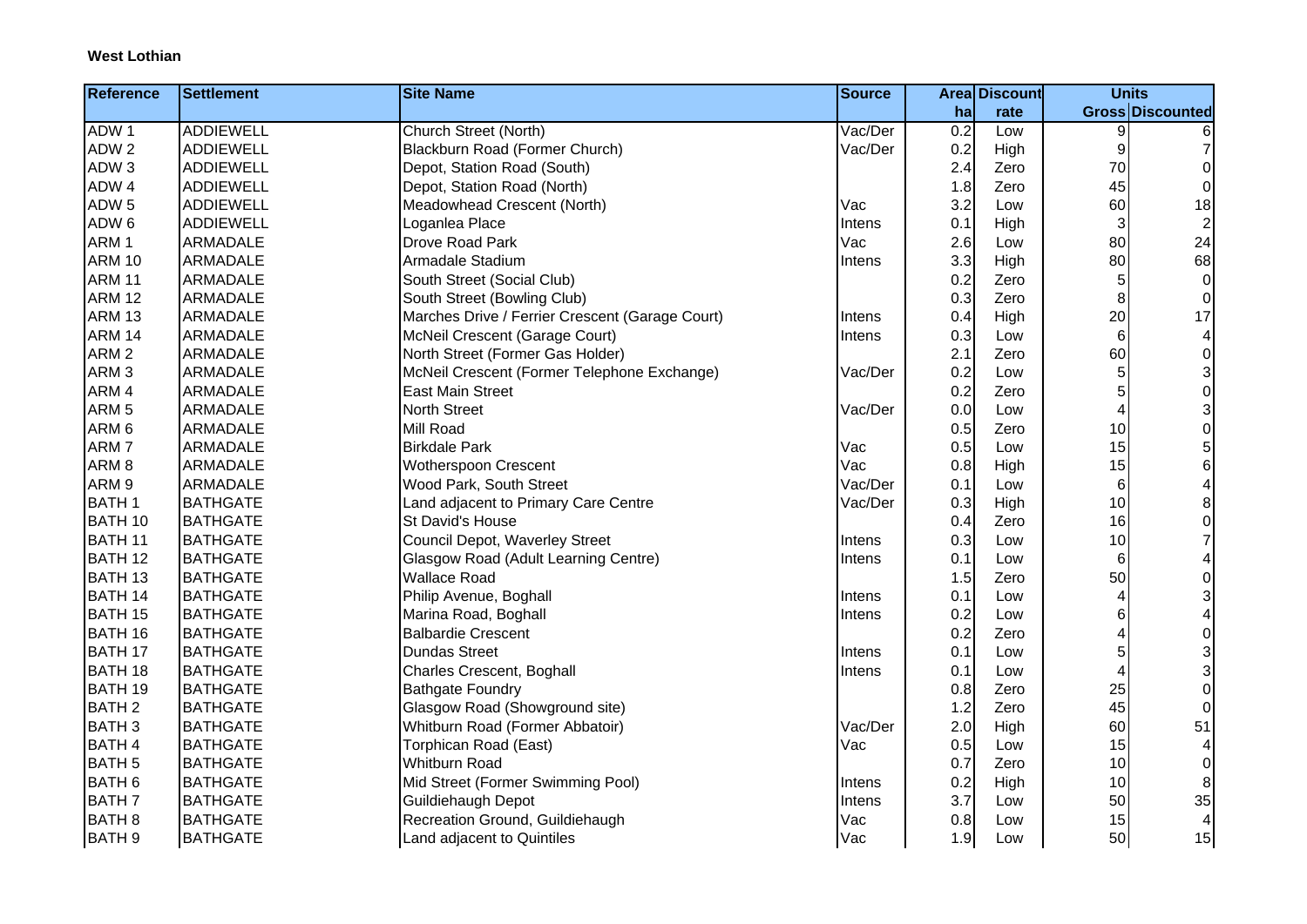| <b>Reference</b> | <b>Settlement</b>    | <b>Site Name</b>                                  | <b>Source</b> |     | <b>Area Discount</b> | <b>Units</b>            |             |
|------------------|----------------------|---------------------------------------------------|---------------|-----|----------------------|-------------------------|-------------|
|                  |                      |                                                   |               | ha  | rate                 | Gross Discounted        |             |
| BLA <sub>1</sub> | <b>BLACKBURN</b>     | 32 East Main Street                               |               | 0.2 | Zero                 |                         |             |
| <b>BLA 10</b>    | <b>BLACKBURN</b>     | Ash Grove / Elm Grove                             | Vac/Der       | 1.0 | High                 | 15                      | 13          |
| <b>BLA 11</b>    | <b>BLACKBURN</b>     | Beechwood Road                                    | Intens        | 0.1 | Low                  | 4                       | 3           |
| <b>BLA 12</b>    | <b>BLACKBURN</b>     | Beechwood Road (2)                                | Intens        | 0.3 | Low                  | 8                       |             |
| <b>BLA 13</b>    | <b>BLACKBURN</b>     | <b>Catherine Terrace</b>                          | Intens        | 0.2 | Low                  |                         | 3           |
| <b>BLA 14</b>    | <b>BLACKBURN</b>     | Mosside Road                                      | Intens        | 0.1 | Low                  | 4                       | 3           |
| <b>BLA 15</b>    | <b>BLACKBURN</b>     | <b>Hopefield Road</b>                             | Intens        | 0.1 | Low                  | 5                       |             |
| <b>BLA 16</b>    | <b>BLACKBURN</b>     | Almondvale Gardens (Former Adult Training Centre  | Intens        | 0.4 | Low                  | 12                      | 8           |
| BLA <sub>2</sub> | <b>BLACKBURN</b>     | West Main Street (South)                          | Vac           | 0.1 | High                 | $\overline{\mathbf{4}}$ |             |
| BLA <sub>3</sub> | <b>BLACKBURN</b>     | <b>West Main Street</b>                           | Vac           | 1.0 | High                 | 30                      | 12          |
| BLA 4            | <b>BLACKBURN</b>     | Redhouse Place                                    | Vac           | 0.3 | Low                  | 10                      | 3           |
| BLA <sub>5</sub> | <b>BLACKBURN</b>     | <b>Council Yard</b>                               |               | 0.6 | Zero                 | 15                      | $\pmb{0}$   |
| BLA6             | <b>BLACKBURN</b>     | <b>Community Centre</b>                           | Intens        | 0.9 | High                 | 20                      | 17          |
| <b>BLA7</b>      | <b>BLACKBURN</b>     | <b>Health Centre</b>                              | Intens        | 0.3 | High                 | 8                       |             |
| BLA <sub>8</sub> | <b>BLACKBURN</b>     | West of Health Centre                             | Vac           | 0.4 | High                 | 10                      |             |
| BLA <sub>9</sub> | <b>BLACKBURN</b>     | <b>Connolly House</b>                             | Intens        | 0.5 | High                 | 10                      | 8           |
| BLR 1            | <b>BLACKRIDGE</b>    | <b>Station Road</b>                               | Vac           | 0.3 | Low                  | 4                       |             |
| BLR <sub>2</sub> | <b>BLACKRIDGE</b>    | <b>Bedlormie Drive</b>                            |               | 0.4 | Zero                 | 10                      | $\Omega$    |
| BRO <sub>1</sub> | <b>BROXBURN</b>      | Stewartfield Road (Garage Court)                  | Intens        | 0.2 | Low                  | $\overline{4}$          | 3           |
| BRO <sub>2</sub> | <b>BROXBURN</b>      | Paterson Court (Garage Court)                     | Intens        | 0.2 | Low                  | 8                       | 6           |
| BRO <sub>3</sub> | <b>BROXBURN</b>      | West Main Street (Former Broxburn Primary School) | Conv          | 0.4 | High                 | 20                      | 17          |
| BRO <sub>4</sub> | <b>BROXBURN</b>      | <b>Bridge Place</b>                               | Intens        | 0.3 | High                 | 10                      | $\mathsf g$ |
| BRO <sub>5</sub> | <b>BROXBURN</b>      | <b>Hillview Avenue</b>                            | Vac           | 0.6 | High                 | 15                      | 6           |
| BRO <sub>6</sub> | <b>BROXBURN</b>      | <b>Church Street Depot</b>                        | Intens        | 0.4 | Low                  | 10                      | 7           |
| BRO <sub>7</sub> | <b>BROXBURN</b>      | <b>Buchan Park</b>                                |               | 0.6 | Zero                 | 30                      | 0           |
| BRO <sub>8</sub> | <b>BROXBURN</b>      | Long Byres (Bowling Club)                         |               | 0.3 | Zero                 | 20                      | $\Omega$    |
| BRO <sub>9</sub> | <b>BROXBURN</b>      | East Main Street (Grampian Foods)                 |               | 7.5 | Zero                 | 200                     | $\mathbf 0$ |
| ECA <sub>1</sub> | <b>EAST CALDER</b>   | <b>Main Street</b>                                |               | 0.1 | Zero                 | 5                       | $\mathbf 0$ |
| EWH 1            | <b>EAST WHITBURN</b> | <b>Bathgate Road</b>                              |               | 0.1 | Zero                 | 8                       | 0           |
| EWH <sub>2</sub> | <b>EAST WHITBURN</b> | <b>Bathgate Road</b>                              |               | 0.2 | Zero                 | 8                       | 0           |
| EWH <sub>3</sub> | <b>EAST WHITBURN</b> | <b>Torbane Drive</b>                              | Vac           | 0.2 | Low                  | 6                       |             |
| FAU 1            | <b>FAULDHOUSE</b>    | <b>Willow Brae</b>                                | Vac           | 0.6 | Low                  | 18                      |             |
| <b>FAU 11</b>    | <b>FAULDHOUSE</b>    | Main Street South side (Former Cinema)            | Vac/Der       | 0.9 | High                 | 20                      | 17          |
| <b>FAU 12</b>    | <b>FAULDHOUSE</b>    | Eastfield (North)                                 | Intens        | 1.2 | High                 | 30                      | 25          |
| <b>FAU 13</b>    | <b>FAULDHOUSE</b>    | Victoria Cricket Ground                           |               | 1.2 | Zero                 | 40                      | $\mathbf 0$ |
| FAU <sub>3</sub> | <b>FAULDHOUSE</b>    | Fallas Place north                                | Vac           | 0.1 | Low                  | 3                       |             |
| FAU 4            | <b>FAULDHOUSE</b>    | Eldrick Avenue (Formet Bowling Club)              | Intens        | 0.5 | Low                  | 14                      | 10          |
| FAU <sub>5</sub> | <b>FAULDHOUSE</b>    | Harthill Road (Former Pigeon Loft site)           | Intens        | 0.5 | Low                  | 15                      | 10          |
| FAU <sub>6</sub> | <b>FAULDHOUSE</b>    | Park View (West) (Former Garage Court)            | Intens        | 0.2 | Low                  | 5                       | 3           |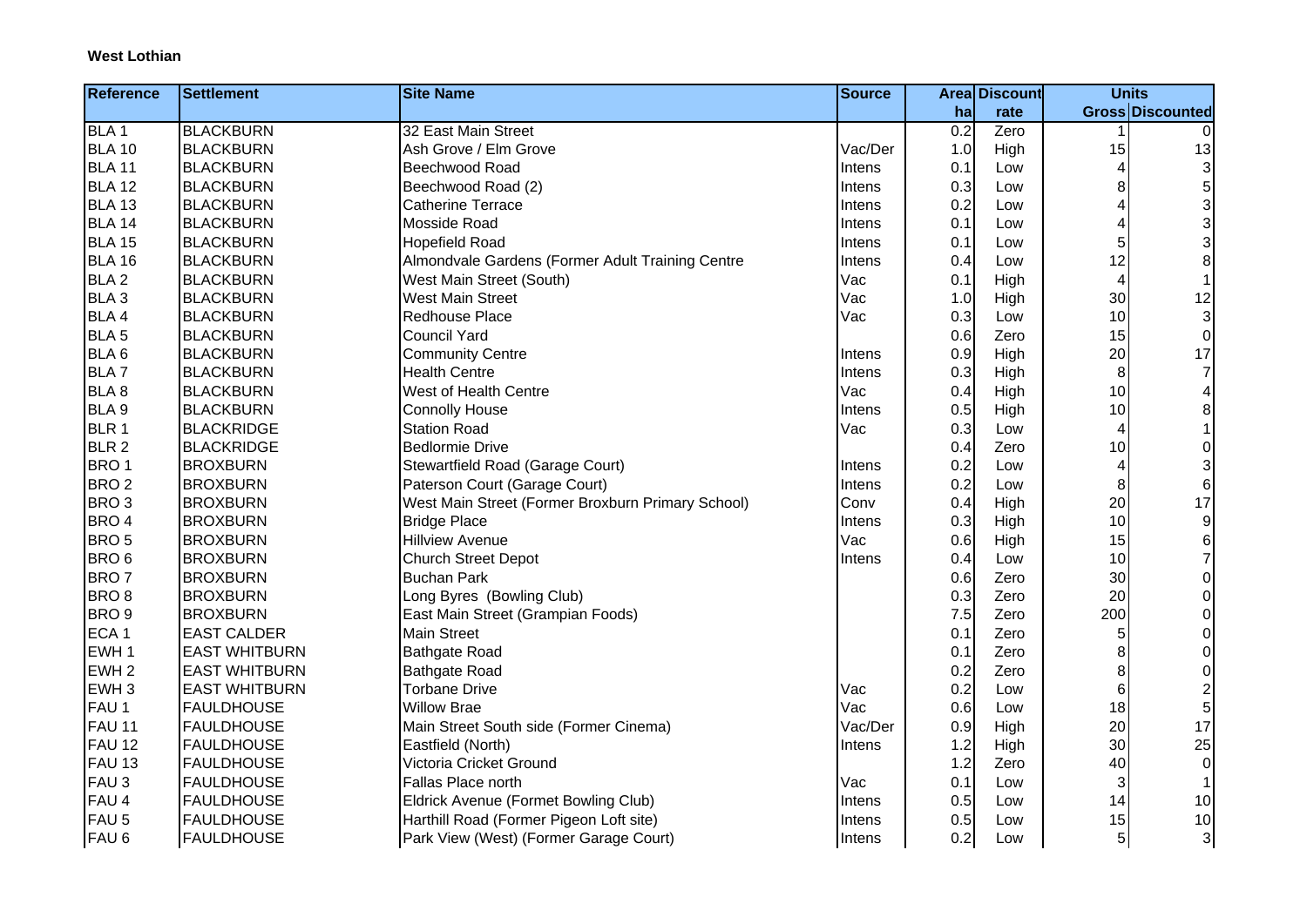| <b>Reference</b> | <b>Settlement</b> | <b>Site Name</b>                                     | <b>Source</b> |      | <b>Area Discount</b> |      | <b>Units</b>     |
|------------------|-------------------|------------------------------------------------------|---------------|------|----------------------|------|------------------|
|                  |                   |                                                      |               | ha   | rate                 |      | Gross Discounted |
| FAU 7            | <b>FAULDHOUSE</b> | Quarry Road (Southeast) (Garage Court)               | Intens        | 0.2  | Low                  | 5    |                  |
| FAU <sub>8</sub> | <b>FAULDHOUSE</b> | CIS office                                           | Intens        | 0.6  | High                 | 8    |                  |
| LIN <sub>1</sub> | <b>LINLITHGOW</b> | High Street (Victoria Halls)                         |               | 0.1  | Zero                 | 20   | $\Omega$         |
| <b>LIN 10</b>    | <b>LINLITHGOW</b> | Falkirk Road (Sawmill Site)                          | Vac/Der       | 0.7  | High                 | 20   | 17               |
| <b>LIN 11</b>    | <b>LINLITHGOW</b> | Clarendon House & Walled Garden                      | Intens        | 0.6  | High                 | 6    | 5 <sup>1</sup>   |
| <b>LIN 12</b>    | <b>LINLITHGOW</b> | Barkhill Road (ATC Hall)                             |               | 0.1  | Zero                 | 3    | $\overline{0}$   |
| <b>LIN 13</b>    | <b>LINLITHGOW</b> | Riverside Court (Mackinnon Scout Hall)               |               | 0.2  | Zero                 | 5    | 0                |
| <b>LIN 14</b>    | <b>LINLITHGOW</b> | Moray Drive (Garage Court)                           | Intens        | 0.2  | Low                  | 8    | $6\vert$         |
| LIN <sub>2</sub> | <b>LINLITHGOW</b> | High Street (Former Post Office)                     |               | 0.1  | Zero                 | 5    | $\Omega$         |
| LIN <sub>3</sub> | <b>LINLITHGOW</b> | Edinburgh Road (Bonded Warehouse)                    | Intens        | 0.8  | Low                  | 50   | 35               |
| LIN <sub>4</sub> | <b>LINLITHGOW</b> | Edinburgh Road (Former Candleworks)                  | Vac/Der       | 0.7  | High                 | 65   | 55               |
| LIN <sub>5</sub> | <b>LINLITHGOW</b> | 89 - 91 High Street (County Buildings)               |               | 0.4  | Zero                 | 20   | $\overline{0}$   |
| LIN <sub>6</sub> | <b>LINLITHGOW</b> | High Street (Sheriff Court / Court Square)           | Conv          | 0.6  | Low                  | 15   | 11               |
| LIN <sub>7</sub> | <b>LINLITHGOW</b> | Boghall (East)                                       |               | 3.3  | Zero                 | 30   | $\overline{0}$   |
| LIN <sub>8</sub> | <b>LINLITHGOW</b> | Land at Mill Road Industrial Estate (West)           |               | 0.6  | Zero                 | 6    | $\overline{0}$   |
| LIN <sub>9</sub> | <b>LINLITHGOW</b> | Mill Road                                            | Vac           | 1.5  | High                 | 30   | 12               |
| LIV <sub>1</sub> | <b>LIVINGSTON</b> | Almondvale Central                                   | Vac           | 0.7  | Low                  | 20   | 6 <sup>1</sup>   |
| <b>LIV 10</b>    | <b>LIVINGSTON</b> | Linhouse                                             |               | 75.7 | Zero                 | 1300 | $\overline{0}$   |
| <b>LIV 11</b>    | <b>LIVINGSTON</b> | <b>Barclay Way</b>                                   |               | 0.2  | Zero                 | 8    | $\overline{0}$   |
| <b>LIV 12</b>    | <b>LIVINGSTON</b> | Deans South                                          | Vac/Der       | 0.3  | Low                  | 5    | 3                |
| <b>LIV 13</b>    | <b>LIVINGSTON</b> | Eagle Brae (Council Depot)                           | Intens        | 0.9  | Low                  | 20   | 14               |
| <b>LIV 14</b>    | <b>LIVINGSTON</b> | St Columbas, Sydney Street                           | Vac           | 0.2  | Low                  | 5    | $\boldsymbol{2}$ |
| <b>LIV 15</b>    | <b>LIVINGSTON</b> | Carron Walk (Former Garage)                          | Vac/Der       | 0.7  | Low                  | 20   | 13               |
| <b>LIV 16</b>    | <b>LIVINGSTON</b> | <b>West Lothian House</b>                            |               | 0.8  | Zero                 | 50   | $\overline{0}$   |
| <b>LIV 17</b>    | <b>LIVINGSTON</b> | Almondvale Boulevard (Land adjacent to Bubbles Pool) |               | 0.6  | Zero                 | 20   | $\overline{0}$   |
| <b>LIV 18</b>    | <b>LIVINGSTON</b> | <b>Bankton House</b>                                 |               | 0.9  | Zero                 | 5    | 0                |
| <b>LIV 19</b>    | <b>LIVINGSTON</b> | Murieston Valley                                     |               | 0.5  | Zero                 | 5    | $\overline{0}$   |
| LIV <sub>2</sub> | LIVINGSTON        | Almondvale (East)                                    | Vac           | 0.5  | Low                  | 15   | $5\vert$         |
| <b>LIV 20</b>    | <b>LIVINGSTON</b> | Murieston West Road                                  |               | 0.2  | Zero                 | 5    | $\overline{0}$   |
| <b>LIV 21</b>    | <b>LIVINGSTON</b> | St Paul's Church, Cousland Road                      | Vac           | 0.2  | Low                  | 5    | $\overline{c}$   |
| <b>LIV 22</b>    | <b>LIVINGSTON</b> | Maple Grove (Car park)                               | Car           | 0.2  | Low                  | 5    |                  |
| <b>LIV 23</b>    | <b>LIVINGSTON</b> | <b>Crofthead Community Centre</b>                    | Intens        | 1.0  | Low                  | 35   | 25               |
| <b>LIV 24</b>    | <b>LIVINGSTON</b> | James Young High School                              |               | 0.7  | Zero                 | 50   | $\overline{0}$   |
| <b>LIV 25</b>    | <b>LIVINGSTON</b> | Lennox House                                         |               | 0.2  | Zero                 | 8    | $\overline{0}$   |
| <b>LIV 26</b>    | <b>LIVINGSTON</b> | Lammermuir House                                     | Intens        | 1.3  | Low                  | 60   | 42               |
| <b>LIV 27</b>    | <b>LIVINGSTON</b> | <b>Shiel House</b>                                   | Intens        | 0.2  | Low                  | 8    | $6 \mid$         |
| <b>LIV 28</b>    | <b>LIVINGSTON</b> | Carmondean House                                     |               | 0.2  | Zero                 | 8    | $\overline{0}$   |
| <b>LIV 29</b>    | <b>LIVINGSTON</b> | <b>Cheviot House</b>                                 | Intens        | 0.2  | Low                  | 10   | $\overline{7}$   |
| LIV <sub>3</sub> | <b>LIVINGSTON</b> | <b>Brucefield Park (West)</b>                        |               | 2.2  | Zero                 | 30   | οI               |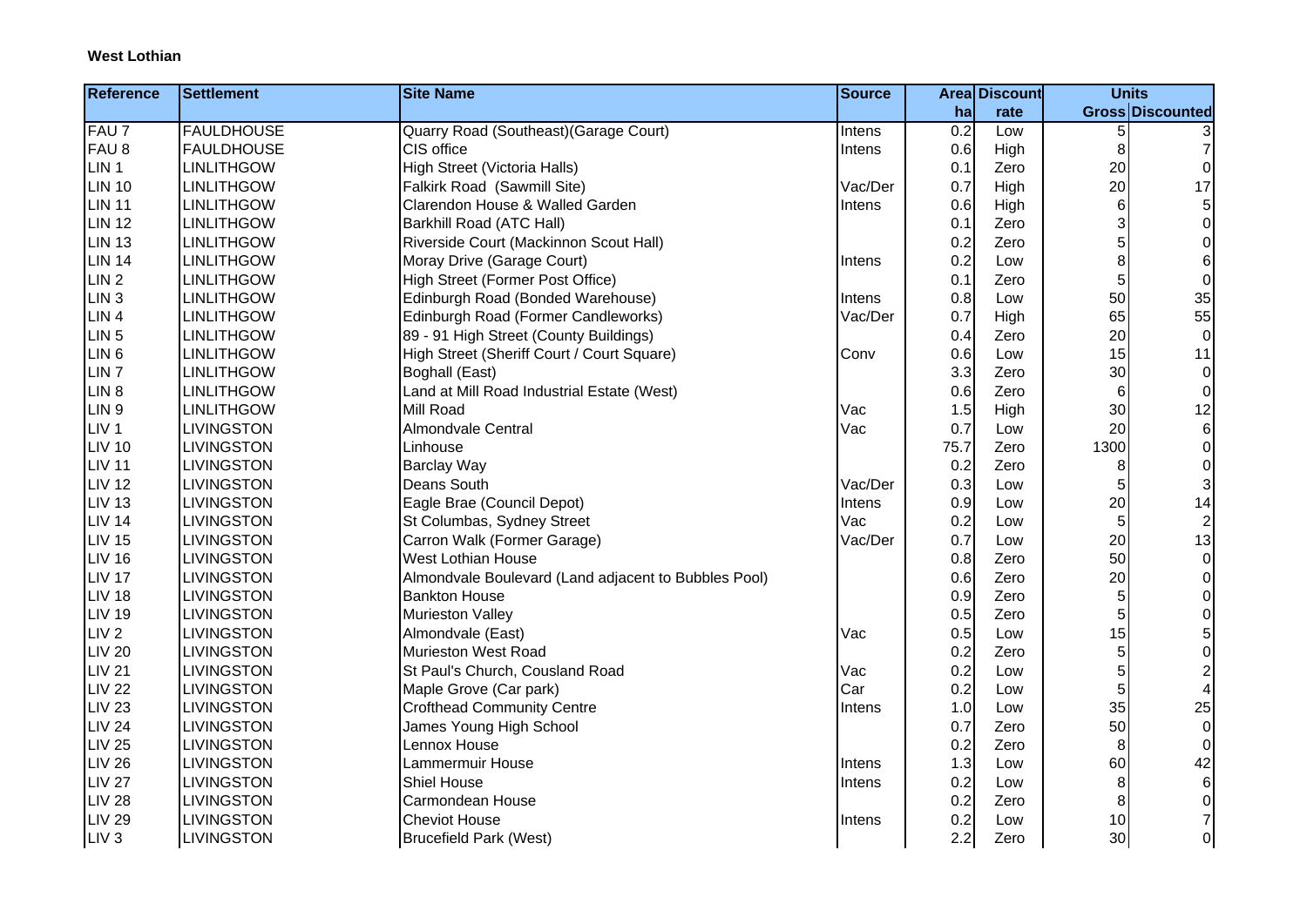| <b>Reference</b> | <b>Settlement</b>     | <b>Site Name</b>                                      | <b>Source</b> |      | <b>Area Discount</b> |                | <b>Units</b>            |
|------------------|-----------------------|-------------------------------------------------------|---------------|------|----------------------|----------------|-------------------------|
|                  |                       |                                                       |               | ha   | rate                 |                | Gross Discounted        |
| <b>LIV 30</b>    | <b>LIVINGSTON</b>     | Deans House                                           | Intens        | 0.2  | Low                  | 8              |                         |
| <b>LIV 31</b>    | LIVINGSTON            | Almondvale Roundabout (South West)                    |               | 0.5  | Zero                 | 30             | 0                       |
| <b>LIV 32</b>    | <b>LIVINGSTON</b>     | Alderstone Road (West)                                | Vac           | 2.0  | High                 | 60             | 24                      |
| <b>LIV 33</b>    | <b>LIVINGSTON</b>     | <b>Deans Community High Scool</b>                     |               | 2.5  | Zero                 | 50             | 0                       |
| <b>LIV 34</b>    | <b>LIVINGSTON</b>     | Almondvale South                                      | Vac           | 1.6  | High                 | 60             | 24                      |
| LIV <sub>4</sub> | <b>LIVINGSTON</b>     | Brucefield (North)                                    | <b>AIP</b>    | 0.8  | Low                  | 10             | $\overline{7}$          |
| LIV <sub>5</sub> | <b>LIVINGSTON</b>     | Appleton Parkway (1)                                  |               | 5.6  | Zero                 | 150            | $\pmb{0}$               |
| LIV <sub>6</sub> | LIVINGSTON            | Appleton Parkway (2)                                  |               | 12.9 | Zero                 | 200            | 0                       |
| LIV <sub>7</sub> | <b>LIVINGSTON</b>     | Appleton Parkway (3)                                  |               | 5.8  | Zero                 | 150            | 0                       |
| LIV <sub>8</sub> | <b>LIVINGSTON</b>     | Appleton Parkway (4)                                  |               | 7.6  | Zero                 | 100            | $\pmb{0}$               |
| LIV <sub>9</sub> | <b>LIVINGSTON</b>     | Houstoun Road (North)                                 |               | 5.8  | Zero                 | 150            | 0                       |
| LON <sub>1</sub> | LONGRIDGE             | School Place(North)(Redev Commercial Centre)          | Vac/Der       | 0.3  | High                 | 10             | $\bf 8$                 |
| LON <sub>2</sub> | <b>LONGRIDGE</b>      | School Road (Former Garage)                           | Vac/Der       | 0.1  | Low                  | 4              | $\overline{\mathbf{c}}$ |
| POL <sub>1</sub> | POLBETH               | Land off A71 (East)                                   |               | 0.2  | Zero                 | 7              | $\mathbf 0$             |
| POL <sub>2</sub> | POLBETH               | land off A71 (South)                                  |               | 0.6  | Zero                 | 18             | $\boldsymbol{0}$        |
| POL <sub>3</sub> | POLBETH               | <b>Former Limefield Tennis Courts</b>                 | Vac/Der       | 0.2  | High                 | 4              | 3                       |
| POL <sub>4</sub> | <b>POLBETH</b>        | Land at Chapelton Gardens                             |               | 1.2  | Zero                 | 30             | $\mathbf 0$             |
| PUM <sub>1</sub> | PUMPHERSTON           | <b>Pumpherston Primary School</b>                     | Intens        | 0.4  | High                 | 10             | $\boldsymbol{9}$        |
| PUM <sub>2</sub> | PUMPHERSTON           | Letham Park                                           |               | 0.1  | Zero                 | $\overline{2}$ | $\mathbf 0$             |
| SEA <sub>1</sub> | <b>SEAFIELD</b>       | Land off Redhouse Road (Former Ritchies Yard)         | Vac/Der       | 1.2  | High                 | 60             | 51                      |
| SEA <sub>2</sub> | <b>SEAFIELD</b>       | Redhouse Road                                         |               | 0.4  | Zero                 | 10             | $\mathbf 0$             |
| STO <sub>1</sub> | STONEYBURN            | <b>Dick Place</b>                                     | Intens        | 0.2  | Low                  | 4              | 3                       |
| UPH <sub>1</sub> | <b>UPHALL</b>         | Wyndford Avenue/Crossgreen Place (Garage Courts)      | Intens        | 0.5  | Low                  | 6              | 4                       |
| UPS <sub>1</sub> | <b>UPHALL STATION</b> | Nettlehill Drive                                      | Vac           | 0.2  | High                 | 3              |                         |
| WCA <sub>1</sub> | <b>WEST CALDER</b>    | Burngrange Court (North)                              | Vac           | 0.2  | Low                  | 6              | $\overline{\mathbf{c}}$ |
| WCA <sub>2</sub> | <b>WEST CALDER</b>    | Burngrange Park (West)                                | Intens        | 1.0  | High                 | 30             | 25                      |
| WCA <sub>3</sub> | <b>WEST CALDER</b>    | Burngrange Farm                                       |               | 1.0  | Zero                 | 15             | $\mathbf 0$             |
| WCA 4            | <b>WEST CALDER</b>    | <b>Burngrange Court</b>                               | Vac           | 0.5  | Low                  | 10             | $\sqrt{3}$              |
| WCA <sub>5</sub> | <b>WEST CALDER</b>    | Freeport                                              | Vac/Der       | 14.0 | High                 | 30             | 25                      |
| WEF 1            | <b>WESTFIELD</b>      | South Logie Nursery                                   | Intens        | 1.5  | High                 | 30             | 26                      |
| WHT <sub>1</sub> | <b>WHITBURN</b>       | Manse Road                                            |               | 0.2  | Zero                 | 7              | $\mathbf 0$             |
| WHT <sub>2</sub> | <b>WHITBURN</b>       | Former Grampian Foods site                            | Intens        | 1.2  | Low                  | 60             | 42                      |
| WHT <sub>3</sub> | <b>WHITBURN</b>       | Blaeberryhill                                         |               | 0.4  | Zero                 | 10             | $\boldsymbol{0}$        |
| WHT <sub>4</sub> | <b>WHITBURN</b>       | Gateside Road                                         | Intens        | 0.1  | Low                  | $\overline{c}$ | 1                       |
| WHT <sub>5</sub> | <b>WHITBURN</b>       | <b>Woodmuir Road</b>                                  | Intens        | 0.1  | Low                  |                | 3                       |
| WHT6             | <b>WHITBURN</b>       | Brucefield Church (Land to the south)                 | Intens        | 0.3  | Low                  | 4              | 3                       |
| WIN 1            | <b>WINCHBURGH</b>     | Site of Former Beatlie School / Winchburgh Day Centre | Vac/Der       | 0.6  | High                 | 10             | 9                       |
| WIN <sub>2</sub> | WINCHBURGH            | Former Janitor's House at Beatlie School              | Vac/Der       | 0.2  | High                 | 3              | 3                       |
| WIN <sub>3</sub> | <b>WINCHBURGH</b>     | <b>Station Road</b>                                   | Vac           | 0.2  | Low                  | 3              |                         |